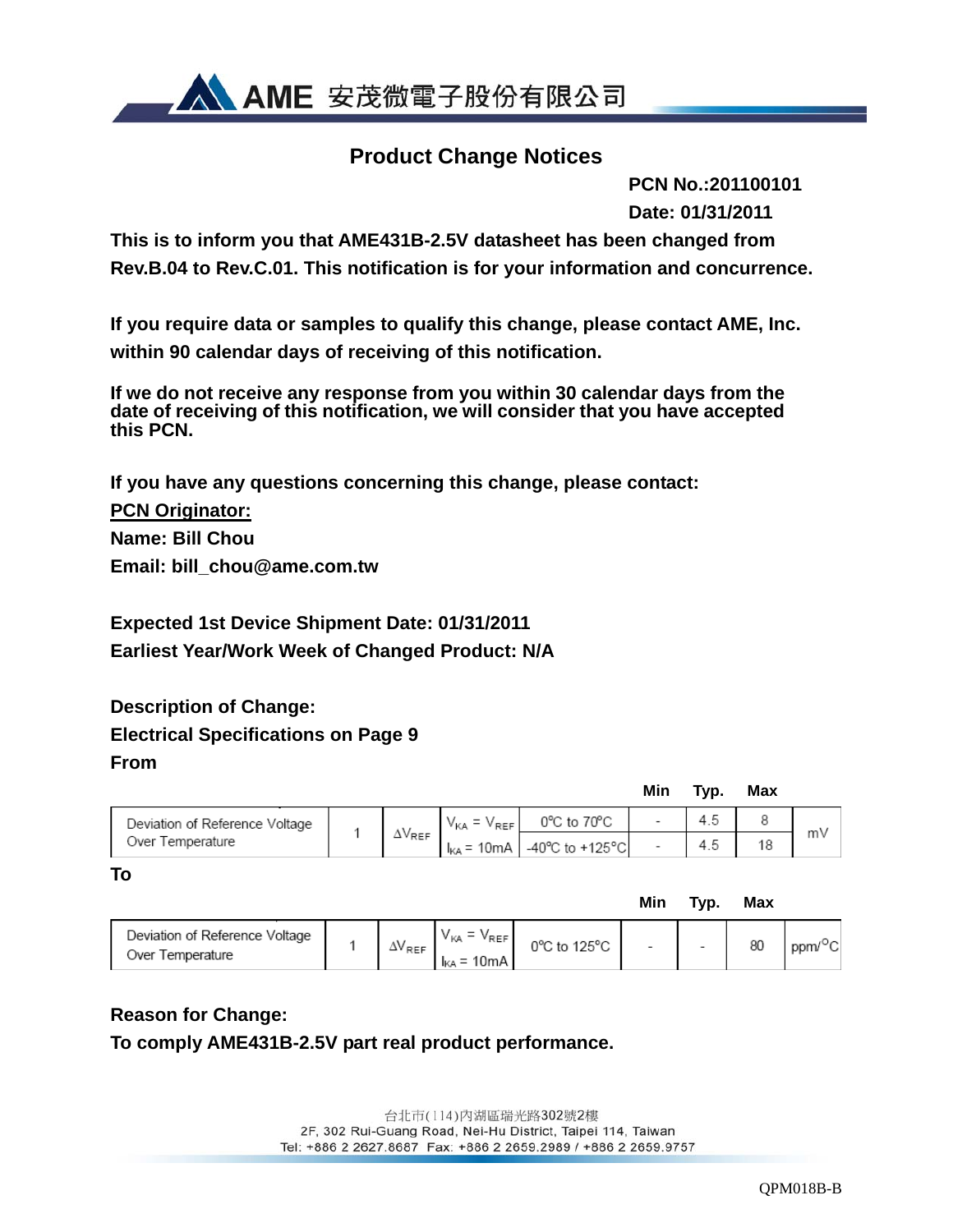

### **Product Part Number:**

| AME's Part. No. | H.H. Part. No.  |
|-----------------|-----------------|
| AME431BAJATB25Z | 412022002550R   |
| AME431BBJETB25Z | 15-AME431B-0000 |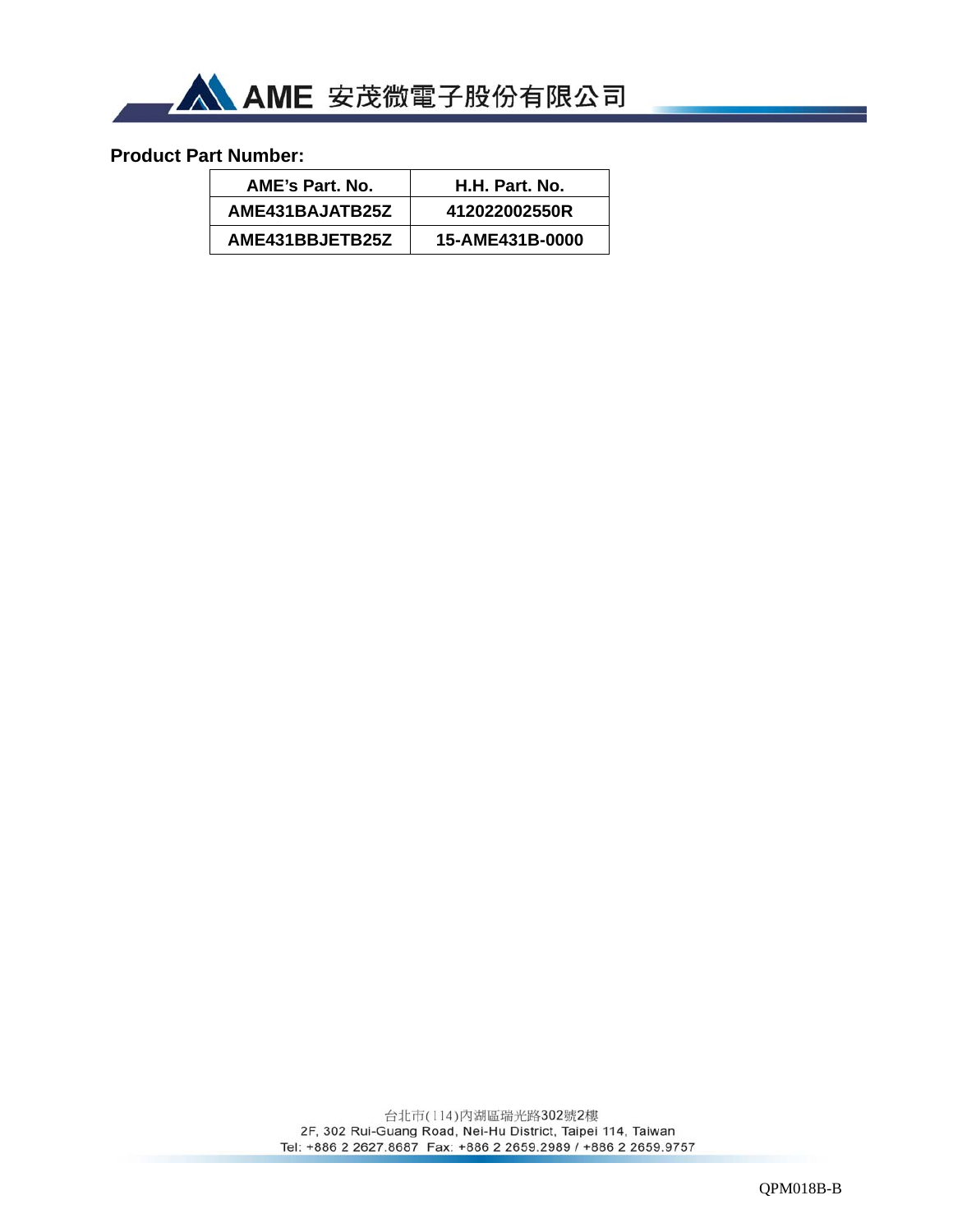

**Adjustable Precision Shunt Regulator**

## n **General Description**

The AME431B series ICs are 3-terminal adjustable shunt regulator with guaranteed temperature stability over a full operation range. These ICs feature sharp turn-on characteristics, low temperature coefficient and low output impendance, which make them ideal substitutes for Zener diodes in applications such as switching power supply, charger and other adjustable regulators.

 The reference is set to 2.5V for AME431Bxxxxx25. The output voltage can be set to 2.5V to 36V for  $V_{\text{per}}=2.5V$ part type with two external resistors.

The AME431B precision reference is offered in two reference tolerance: 0.5% and 1.0%

The 5 main packages have low thermal impendance which allows operation over a wide range of  $-40^{\circ}$ C to  $+125^{\circ}$ C.

## ■ Functional Block Diagram



- **High Stability under Capacitive Load**
- **Low Temperature Deviation: 4.5mV Typical**
- **Low Equivalent Full-Range Temperature Coefficient** with 20PPM/<sup>o</sup>C Typical
- <sup>•</sup> Low Dynamic Output Resistance: 0.2Ω Typical
- Sink Current Capacity from 1mA to 100mA
- Low Output Noise
- Available in 7 Packages: TO-92-3, SOT-23, SOT-89, SOP-8, SOT-25, TSOT-23 and TSOT-25
- All AME's Lead Free Products Meet RoHS **Standards**

## ■ Features **n** Applications

- Adjustable Power Supplies
- Linear Regulators
- **Battery Operated Computer**
- Portable Electronics
- **Instrumentation**
- **Switching Power Supply**
- Mother Board
- **•** LCD Monitor
- Note Book Computer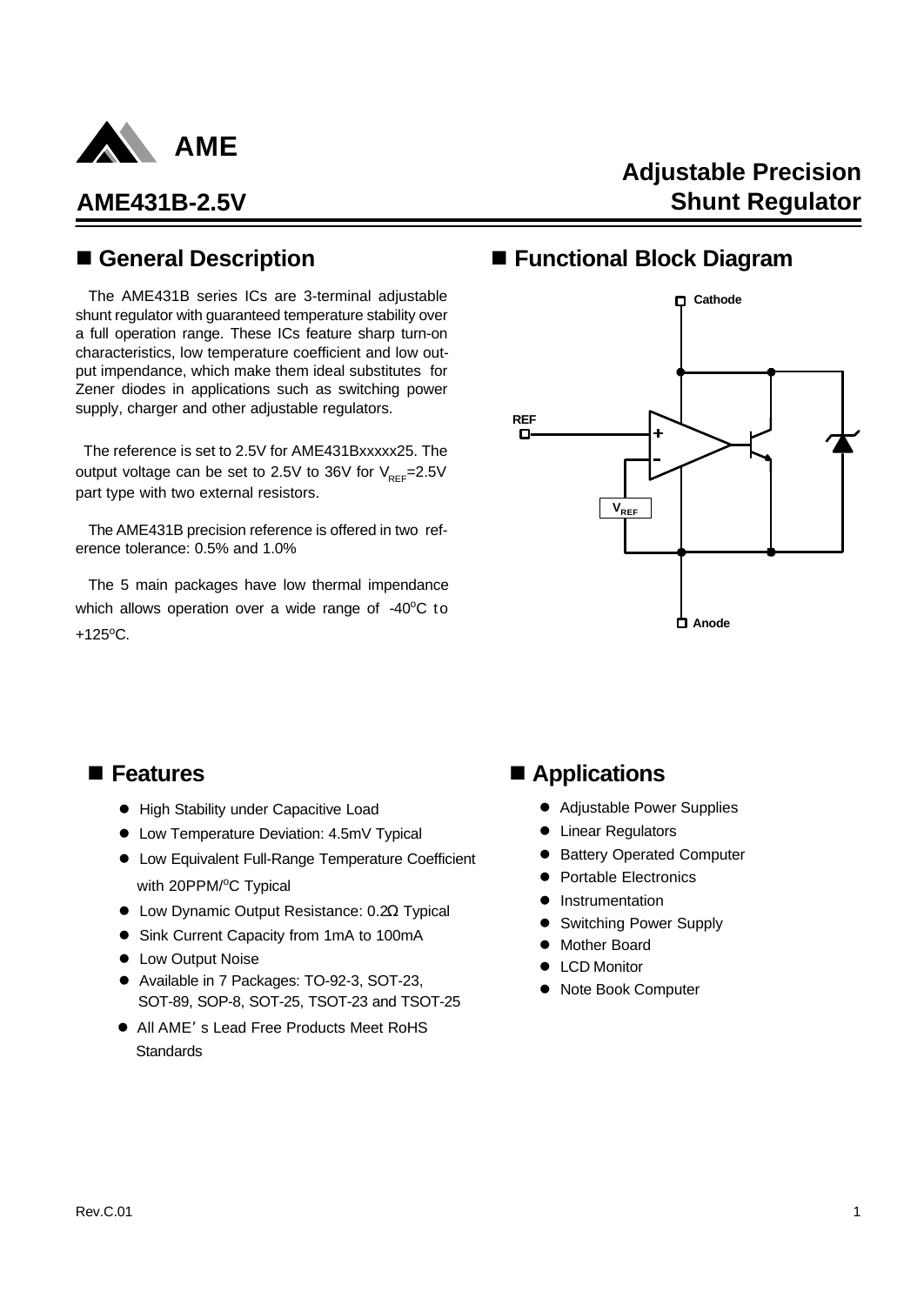

# $\blacksquare$  Typical Applications

**Shunt Regulator**



**High Current Shunt Regulator**





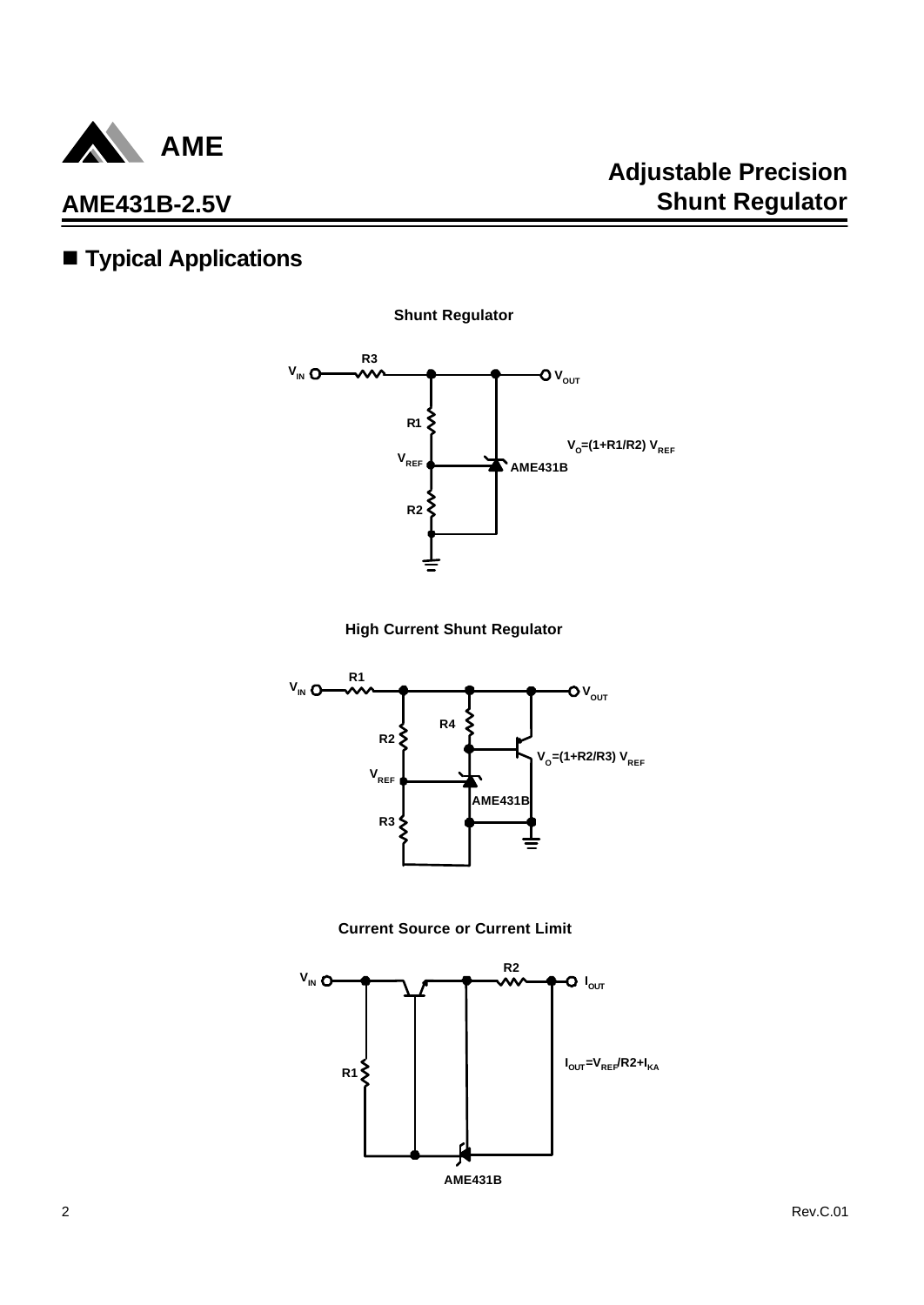

# ■ **Typical Applications (contd.)**





**Precision 5V 1.5A Regulator**

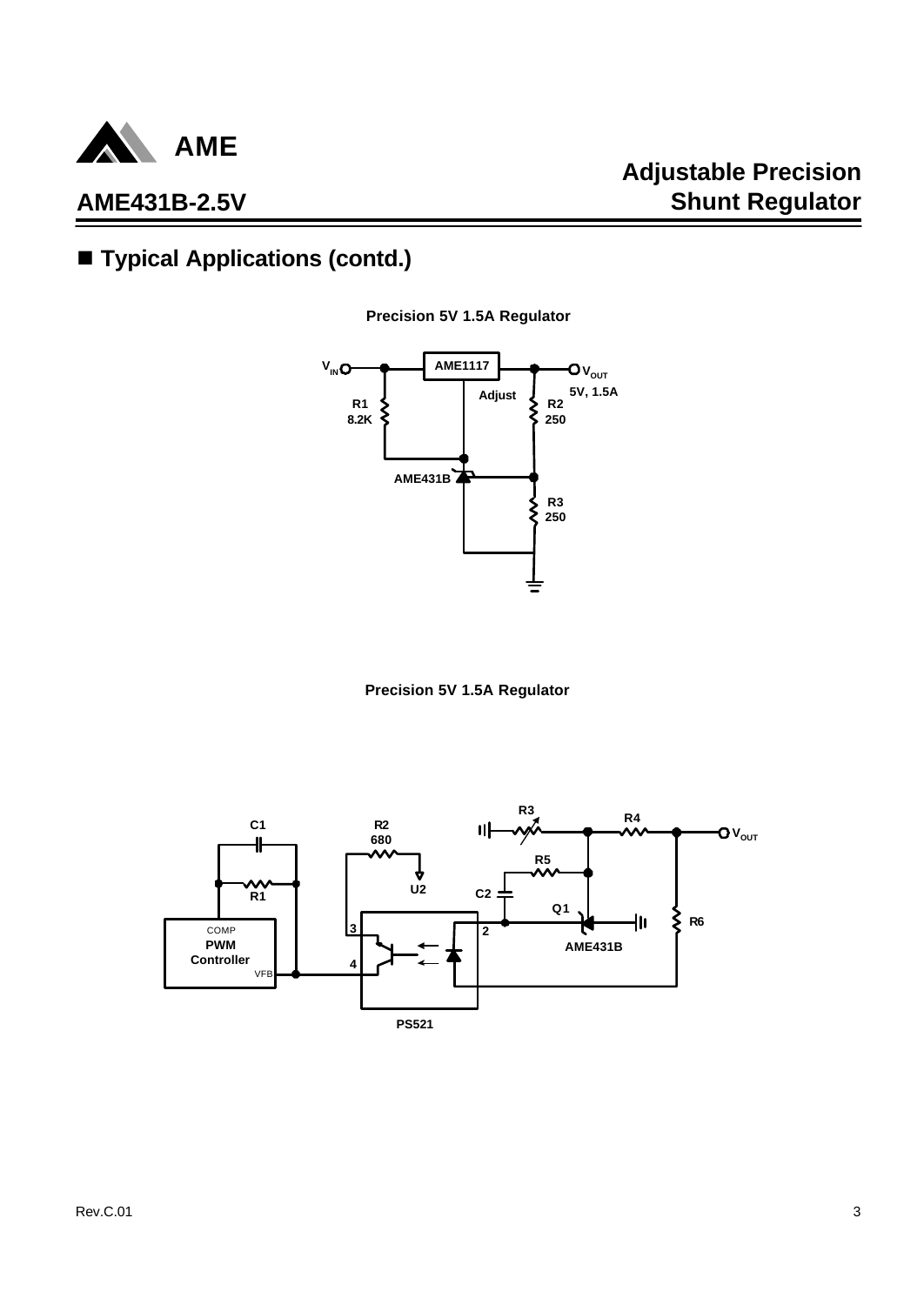

## ■ Pin Configuration

### **SOT-23/TSOT-23 Top View** 3 T. **AME431B** п 1 2

#### **AME431BAJETXXXX** 1. Cathode

- 2. REF
- 3. Anode
- **\* Die Attach:**
- **Conductive Epoxy**



**SOT-23/TSOT-23**

#### **AME431BBJETXXXX**

- 1. REF
- 2. Cathode
- 3. Anode
- **\* Die Attach:**
- **Conductive Epoxy**



## **AME431BAJFTXXXX**

- 1. REF
- 2. Anode
- 3. Cathode
- **\* Die Attach: Conductive Epoxy**



**SOT-25/TSOT-25**

#### **AME431BAJEVXXXX**

- 1. NC
- 2. NC
- 3. Cathode
- 4. REF
- 5. Andode
- **\* Die Attach: Non-Conductive Epoxy**

#### **SOP-8 Top View**

1 2 3

**AME431B**



#### **AME431BAJHAXXXX**

- 1. Cathode
- 2. Anode
- 3. Anode
- 4. NC
- 5. NC
- 6. Anode
- 7. Anode
- 8. REF

**\* Die Attach: Conductive Epoxy**

**TO-92-3 Top View**  $1 \t2 \t3$ **AME431B**

### **AME431BAJATXXXX**

- 1. REF
- 2. Anode
- 3. Cathode
- **\* Die Attach: Conductive Epoxy**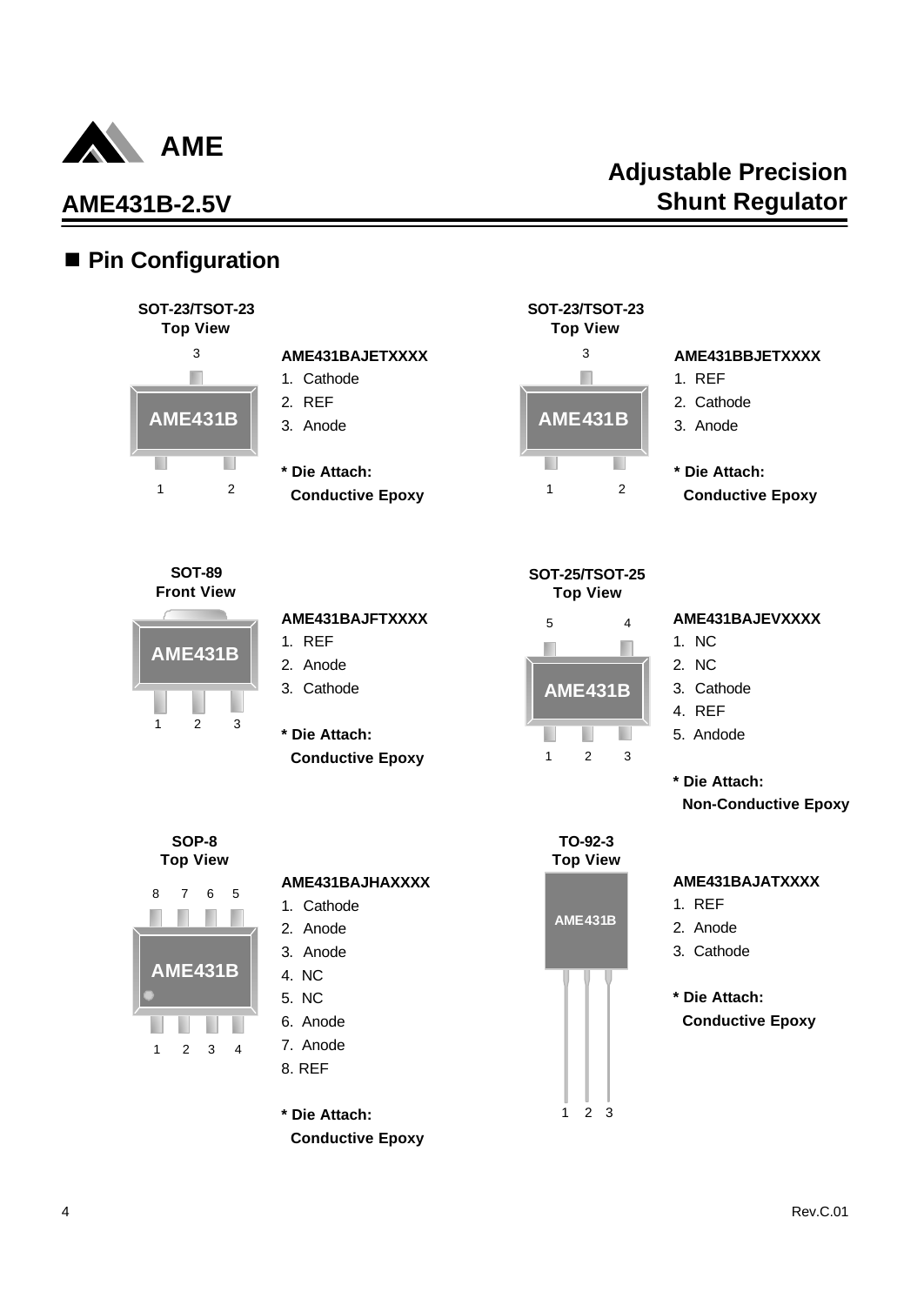

# **Adjustable Precision Shunt Regulator**

## $\blacksquare$  Ordering Information



| Pin<br>Configuration                                                                                                                                                                                                                                                                                                                                                                                                         | <b>Operating Ambient</b><br><b>Temperature Range</b> | Package<br><b>Type</b>                       | Number<br>of<br>Pins | Accuracy           | Reference<br>Voltage | <b>Special</b><br>Feature1                    |               | <b>Special Feature2</b><br>(For TO-92 Package Only) |                                       |
|------------------------------------------------------------------------------------------------------------------------------------------------------------------------------------------------------------------------------------------------------------------------------------------------------------------------------------------------------------------------------------------------------------------------------|------------------------------------------------------|----------------------------------------------|----------------------|--------------------|----------------------|-----------------------------------------------|---------------|-----------------------------------------------------|---------------------------------------|
| 1. Cathode<br>Α<br>(SOT-23) 2. REF<br>(TSOT-23) 3. Anode<br><b>1. REF</b><br>В<br>(SOT-23) 2. Cathode<br>(TSOT-23) 3. Anode<br><b>1. REF</b><br>Α<br>(SOT-89) 2. Anode<br>3. Cathode<br>A<br><b>1. REF</b><br>(TO-92-3) 2. Anode<br>3. Cathode<br>1. Cathode<br>Α<br>2. Anode<br>$(SOP-8)$<br>3. Anode<br>4. NC<br>5. NC<br>6. Anode<br>7. Anode<br>8. REF<br>1. NC<br>Α<br>(SOT-25) 2. NC<br>(TSOT-25) 3. Cathode<br>4. REF | J: $-40^{\circ}$ C to +125 $^{\circ}$ C              | A: TO-92<br>E: SOT-2X<br>F: SOT-89<br>H: SOP | A: 8<br>T: 3<br>V: 5 | A: 0.5%<br>B: 1.0% | 25: 2.5V             | Y: Lead free &<br>Low profile<br>Z: Lead free | $N/A$ :<br>1: | Package<br>Taping<br><b>Bulk</b>                    | <b>Lead Pitch</b><br>5.08mm<br>2.54mm |
| 5. Anode                                                                                                                                                                                                                                                                                                                                                                                                                     |                                                      |                                              |                      |                    |                      |                                               |               |                                                     |                                       |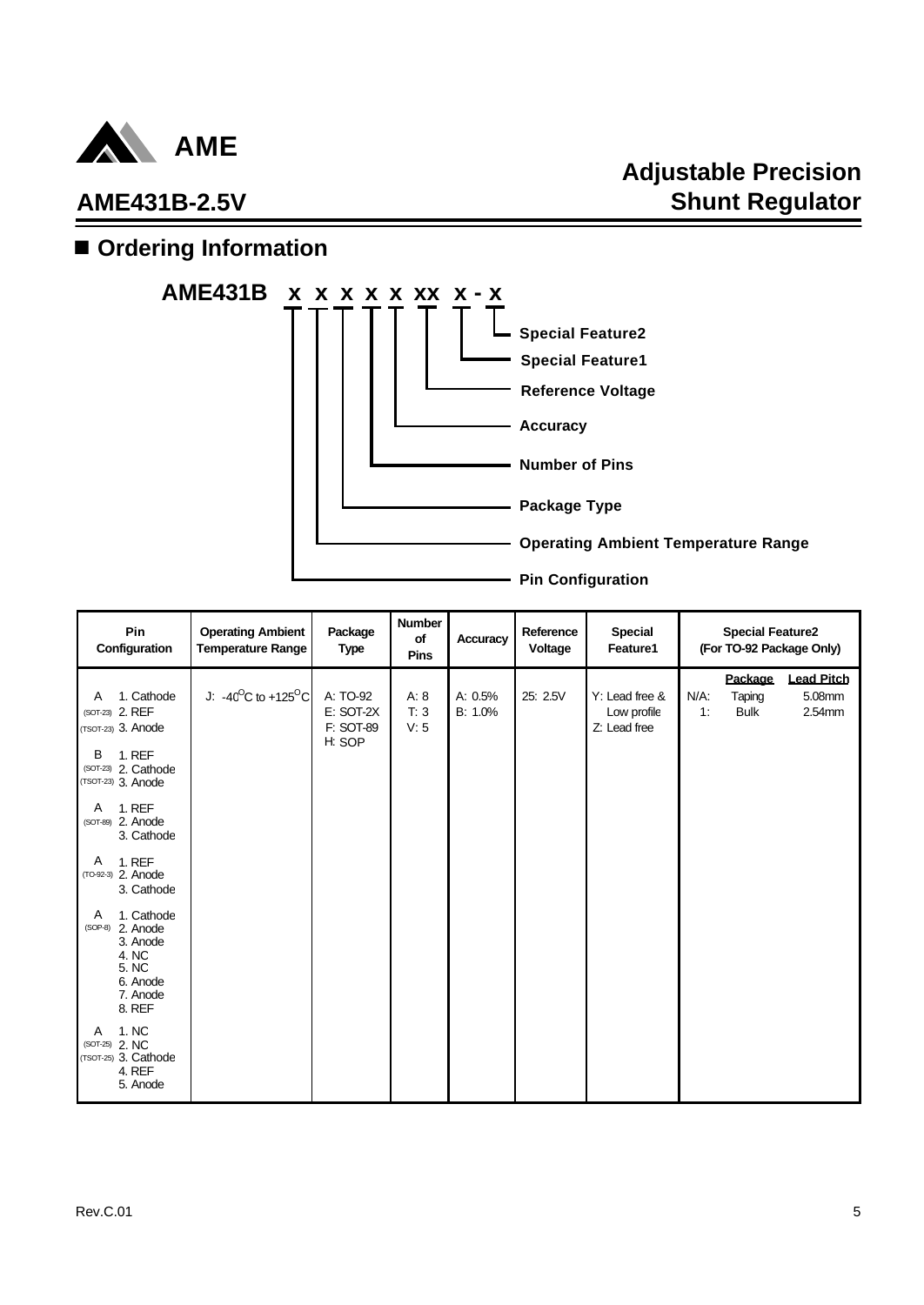

## $\blacksquare$  Ordering Information

| <b>Part Number</b> | Marking*                                                 | <b>Reference</b><br><b>Voltage</b> | <b>Accuracy</b> | Package        | <b>Operating Ambient</b><br><b>Temperature Range</b> |
|--------------------|----------------------------------------------------------|------------------------------------|-----------------|----------------|------------------------------------------------------|
| AME431BAJETA25Z    | <b>BAFww</b>                                             | 2.5V                               | 0.5%            | <b>SOT-23</b>  | $-40^{\circ}$ C to $+125^{\circ}$ C                  |
| AME431BAJETA25Y    | <b>BAFww</b>                                             | 2.5V                               | 0.5%            | <b>TSOT-23</b> | $-40^{\circ}$ C to $+125^{\circ}$ C                  |
| AME431BBJETA25Z    | <b>BAGww</b>                                             | 2.5V                               | 0.5%            | <b>SOT-23</b>  | $-40^{\circ}$ C to $+125^{\circ}$ C                  |
| AME431BBJETA25Y    | <b>BAGww</b>                                             | 2.5V                               | 0.5%            | <b>TSOT-23</b> | - 40 $^{\circ}$ C to +125 $^{\circ}$ C               |
| AME431BAJETB25Z    | <b>AZAww</b>                                             | 2.5V                               | 1.0%            | <b>SOT-23</b>  | $-40^{\circ}$ C to $+125^{\circ}$ C                  |
| AME431BAJETB25Y    | <b>AZAww</b>                                             | 2.5V                               | 1.0%            | <b>TSOT-23</b> | $-40^{\circ}$ C to $+125^{\circ}$ C                  |
| AME431BBJETB25Z    | <b>AZBww</b>                                             | 2.5V                               | 1.0%            | <b>SOT-23</b>  | $-40^{\circ}$ C to $+125^{\circ}$ C                  |
| AME431BBJETB25Y    | <b>AZBww</b>                                             | 2.5V                               | 1.0%            | <b>TSOT-23</b> | $-40^{\circ}$ C to $+125^{\circ}$ C                  |
| AME431BAJFTA25Z    | A431B<br><b>BKXww</b>                                    | 2.5V                               | 0.5%            | SOT-89         | $-40^{\circ}$ C to $+125^{\circ}$ C                  |
| AME431BAJFTB25Z    | A431B<br><b>BJBww</b>                                    | 2.5V                               | 1.0%            | <b>SOT-89</b>  | $-40^{\circ}$ C to $+125^{\circ}$ C                  |
| AME431BAJHAB25Z    | 431B<br><b>BJCww</b>                                     | 2.5V                               | 1.0%            | SOP-8          | $-40^{\circ}$ C to $+125^{\circ}$ C                  |
| AME431BAJATB25Z    | AME <sub>25</sub><br>431B<br><b>AJATB</b><br>yyww        | 2.5V                               | 1.0%            | TO-92-3        | $-40^{\circ}$ C to $+125^{\circ}$ C                  |
| AME431BAJATB25Z-1  | AME <sub>25</sub><br>431B<br><b>AJATB</b><br><b>VYWW</b> | 2.5V                               | 1.0%            | TO-92-3        | $-40^{\circ}$ C to $+125^{\circ}$ C                  |
| AME431BAJATA25Z    | AME <sub>25</sub><br>431B<br><b>AJATA</b><br>yyww        | 2.5V                               | 0.5%            | TO-92-3        | $-40^{\circ}$ C to $+125^{\circ}$ C                  |
| AME431BAJATA25Z-1  | AME25<br>431B<br><b>AJATA</b><br>yyww                    | 2.5V                               | 0.5%            | TO-92-3        | $-40^{\circ}$ C to $+125^{\circ}$ C                  |

Note: yyww & ww represents the date code and pls refer to Date Code Rule on Package Dimension.

\* A line on top of the first letter represents lead free plating such as BAFww.

Please consult AME sales office or authorized Rep./Distributor for output voltage and package type availability.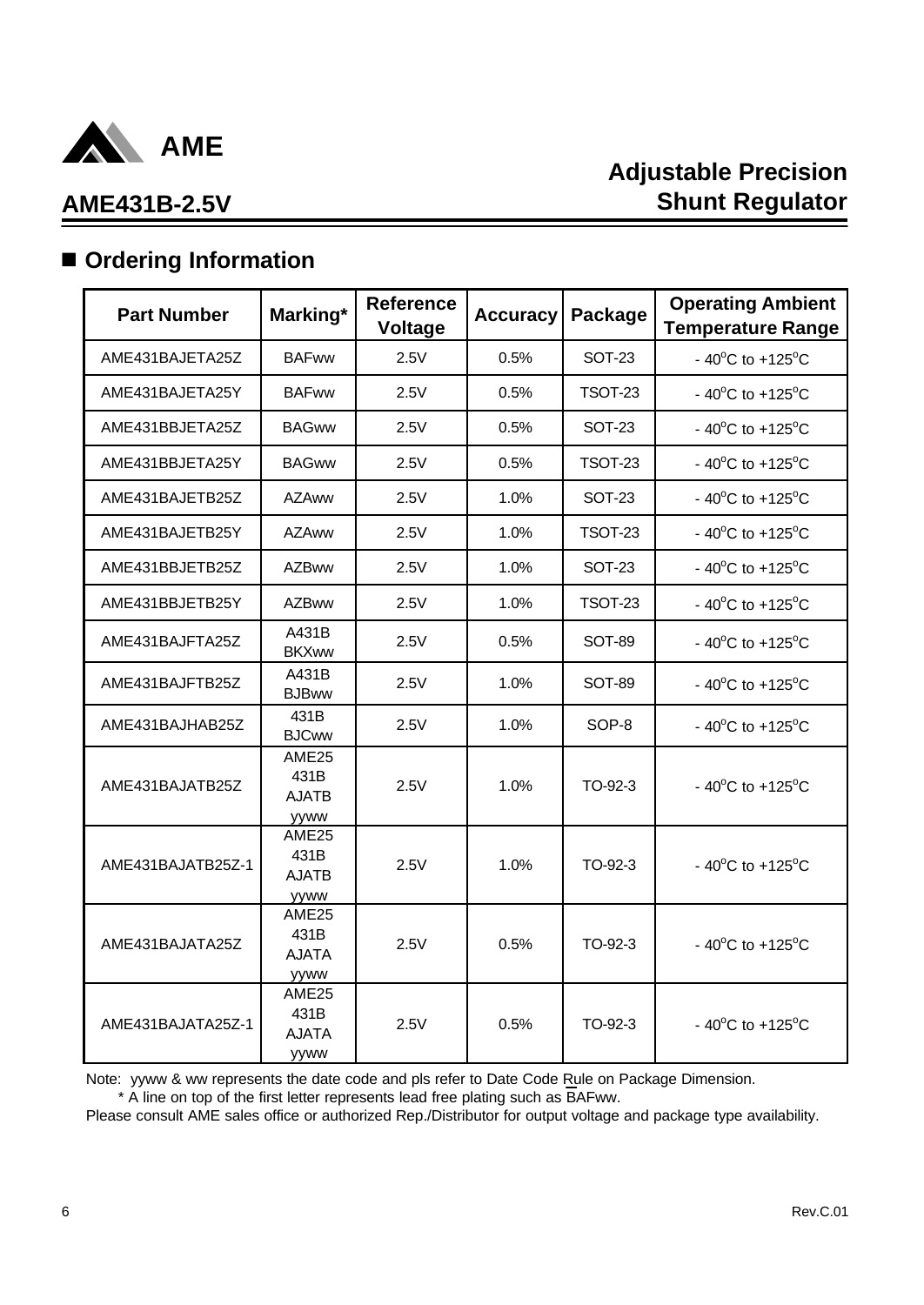

# **Adjustable Precision Shunt Regulator**

## **AME431B-2.5V**

# n **Absolute Maximum Ratings**

| <b>Maximum</b><br><b>Parameter</b> |     | Unit |
|------------------------------------|-----|------|
| <b>Cathode Current</b>             | 150 | mA   |
| Cathode Voltage                    | 40  |      |

Caution: Stress above the listed absolute maximum rating may cause permanent damage to the device

# ■ Recommended Operating Conditions

| <b>Parameter</b>               |                           | <b>Unit</b>     |             |  |    |
|--------------------------------|---------------------------|-----------------|-------------|--|----|
| <b>Supply Current</b>          | 1 to 100                  |                 |             |  | mA |
| <b>Operation Voltage Range</b> |                           |                 |             |  |    |
| Ambient Temperature Range      | $T_A$                     | $-40$ to $+125$ |             |  |    |
| Junction Temperature Range     | TJ                        | $-40$ to $+125$ | $^{\circ}C$ |  |    |
| Storage Temperature Range      | $\mathsf{T}_{\text{STG}}$ | $-65$ to $+150$ | $^{\circ}C$ |  |    |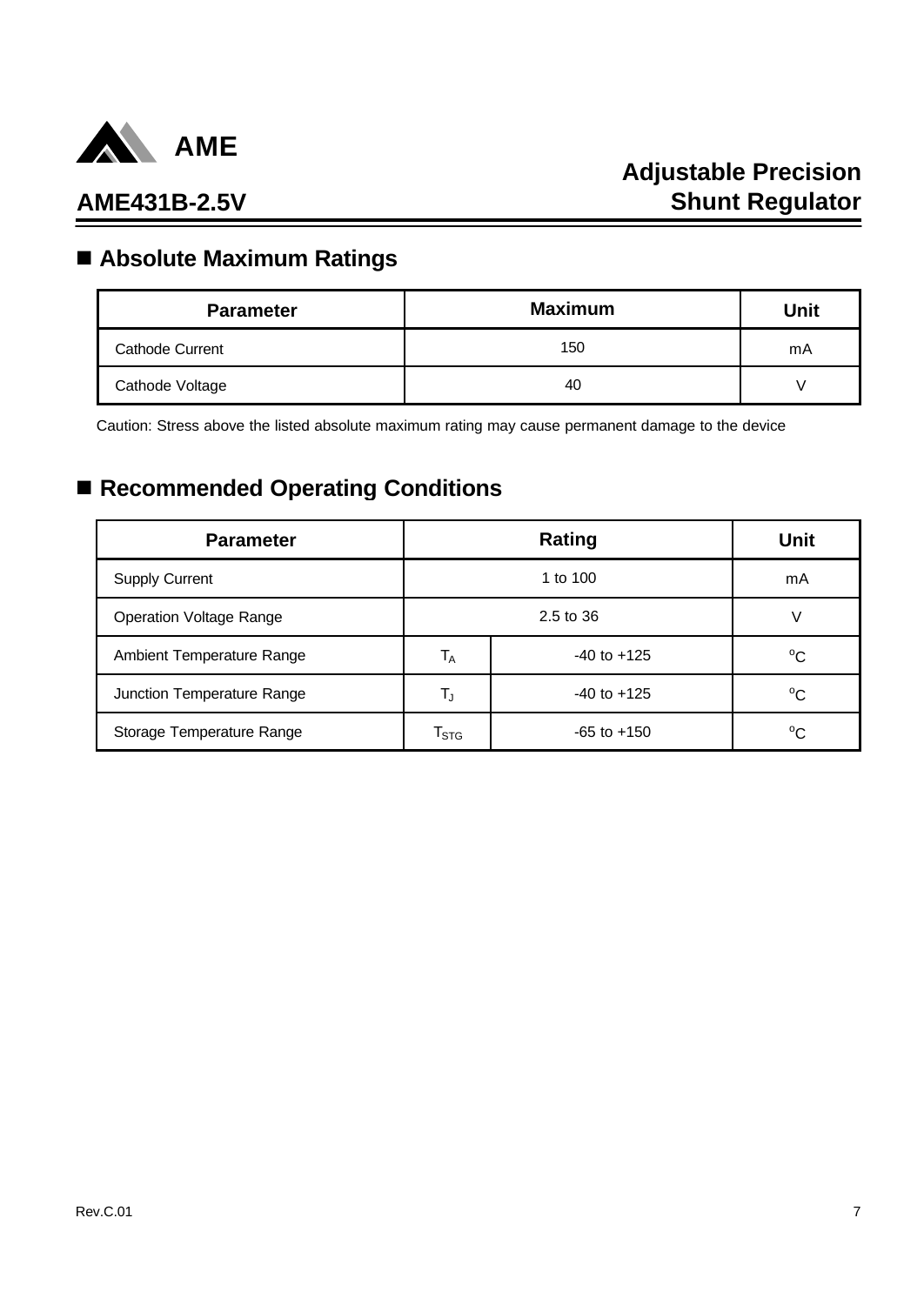

# n **Thermal Information**

| <b>Parameter</b>                                   | Package                         | <b>Die Attach</b>       | <b>Symbol</b>        | <b>Maximum</b> | <b>Unit</b>      |  |
|----------------------------------------------------|---------------------------------|-------------------------|----------------------|----------------|------------------|--|
|                                                    | SOT-23**<br><b>TSOT-23</b>      |                         |                      | 81             |                  |  |
|                                                    | SOT-89*                         | Conductive Epoxy        |                      | 40             |                  |  |
| <b>Thermal Resistance</b><br>(Junction to Case)    | TO-92-3**                       |                         | $\theta_{\text{JC}}$ | 80             |                  |  |
|                                                    | SOP-8**                         |                         |                      | 60             |                  |  |
|                                                    | SOT-25**<br><b>TSOT-25</b>      | Non-Conductive<br>Epoxy |                      | 140            |                  |  |
|                                                    | <b>SOT-23</b><br><b>TSOT-23</b> |                         |                      | 260            | $^{\circ}$ C / W |  |
|                                                    | <b>SOT-89</b>                   | Conductive Epoxy        | $\theta_{JA}$        | 180            |                  |  |
| <b>Thermal Resistance</b><br>(Junction to Ambient) | TO-92-3                         |                         |                      | 150            |                  |  |
|                                                    | SOP-8                           |                         |                      | 150            |                  |  |
|                                                    | <b>SOT-25</b><br><b>TSOT-25</b> | Non-Conductive<br>Epoxy |                      | 280            |                  |  |
|                                                    | <b>SOT-23</b><br><b>TSOT-23</b> |                         |                      | 400            |                  |  |
|                                                    | <b>SOT-89</b>                   | <b>Conductive Epoxy</b> |                      | 550            |                  |  |
| Internal Power Dissipation                         | TO-92-3                         |                         | $P_D$                | 625            | mW               |  |
|                                                    | SOP-8                           |                         |                      | 810            |                  |  |
|                                                    | <b>SOT-25</b><br><b>TSOT-25</b> | Non-Conductive<br>Epoxy |                      | 400            |                  |  |
| Solder Iron (10 Sec)***                            |                                 |                         |                      | 350            | $^{\circ}C$      |  |

\* Measure  $\theta_{\text{JC}}$  on backside center of tab.

\*\* Measure  $\theta_{\text{JC}}$  on center of molding compound if IC has no tab.

\*\*\* MIL-STD-202G 210F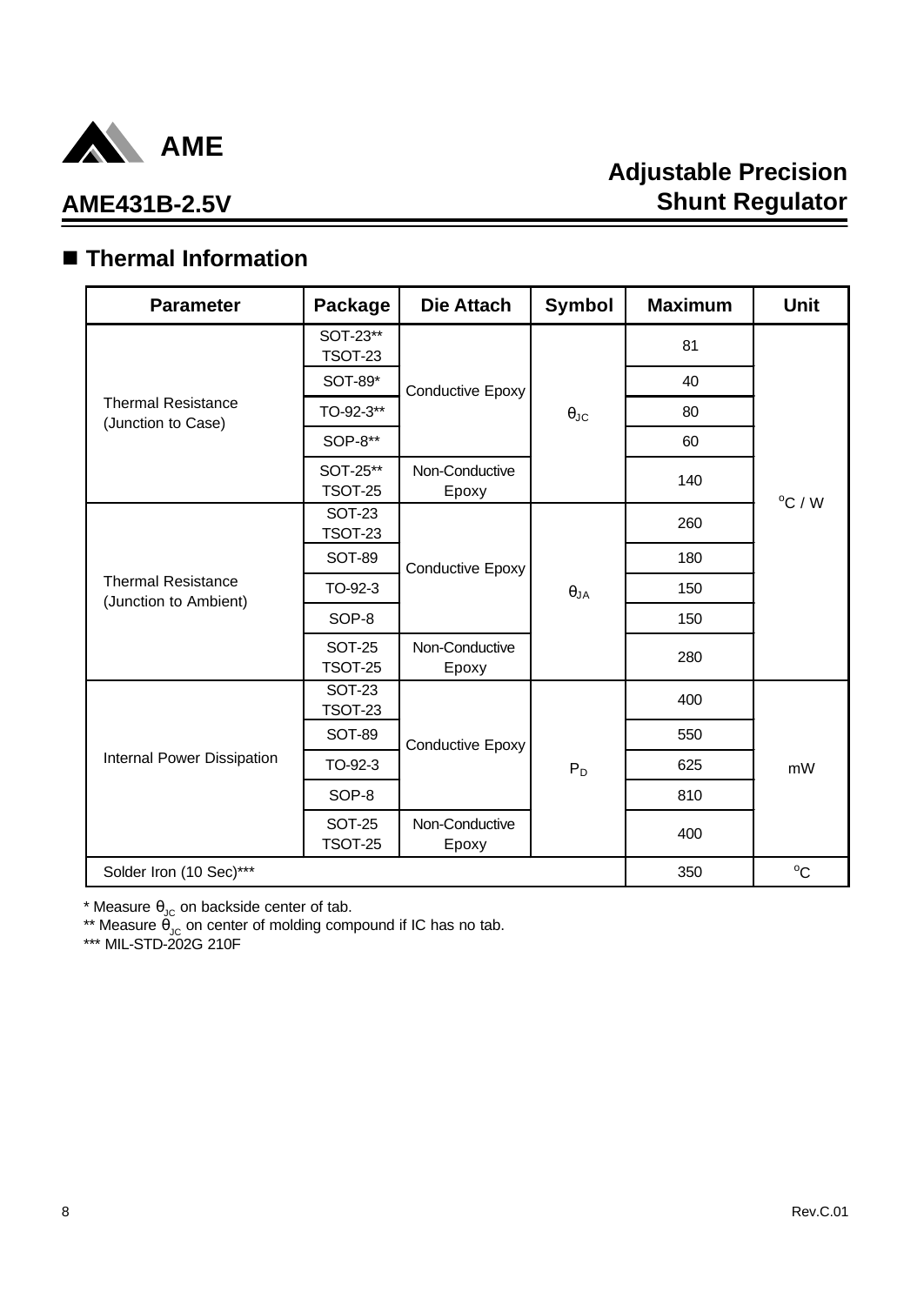

# **Adjustable Precision Shunt Regulator**

# **AME431B-2.5V**

# ■ Electrical Specifications (AME431Bxxxxx25)

 ${\sf T}_{\sf A}$  = 25ºC, I<sub>REF</sub> = 10mA unless otherwise specified

| <b>Parameter</b>                                              |      | <b>Test</b><br><b>Circuit</b> | Symbol                          |                                                                                                | <b>Test Condition</b>                                             | Min    | <b>Typ</b> | Max    | <b>Units</b>        |  |
|---------------------------------------------------------------|------|-------------------------------|---------------------------------|------------------------------------------------------------------------------------------------|-------------------------------------------------------------------|--------|------------|--------|---------------------|--|
|                                                               | 0.5% |                               |                                 |                                                                                                |                                                                   | 2.4875 | 2.50       | 2.5125 |                     |  |
| Reference Voltage                                             | 1.0% | $\mathbf{1}$                  | $V_{REF}$                       |                                                                                                | $V_{KA} = V_{REF}$ , $I_{KA} = 10mA$                              |        | 2.50       | 2.5250 | V                   |  |
| Deviation of Reference Voltage<br>Over Temperature            |      | $\mathbf{1}$                  | $\Delta V_{REF}$                | $V_{KA} = V_{REF}$<br>$I_{KA} = 10mA$                                                          | 0°C to 125°C                                                      |        |            | 80     | ppm/ <sup>O</sup> C |  |
| Ratio of Change in Reference                                  |      | 2                             | $\Delta V_{REF}$                |                                                                                                | $\Delta V_{KA}$ =<br>10V to $V_{REF}$                             |        | $-1.0$     | $-2.7$ | mV/V                |  |
| Voltage to the Change in<br>Cathode Voltage                   |      |                               | $\Delta V_{KA}$                 |                                                                                                | $I_{KA} = 10mA$<br>$\Delta V_{KA}$ =<br>36V to 10V                |        |            | $-0.5$ | $-2.0$              |  |
| <b>Reference Current</b>                                      |      | 2                             | $I_{REF}$                       | $I_{KA}$ = 10mA<br>$R1 = 10K\Omega$ , $R2 = \infty$                                            |                                                                   |        | 0.7        | 4.0    | μA                  |  |
| Deviation of Reference Current<br>Over Full Temperature Range |      | 2                             | $\Delta I_{REF}$                | $R1 = 10K\Omega$ , $R2 = \infty$<br>$I_{KA}$ = 10mA<br>$T_A = -40^{\circ}C$ to $+125^{\circ}C$ |                                                                   |        | 0.4        | 1.2    | μA                  |  |
| Minimum Cathode Current for<br>Regulation                     |      | 1                             | $I_{\mathsf{KA}}$<br>(MIN)      | $V_{KA} = V_{REF}$                                                                             |                                                                   |        | 0.4        | 1.0    | mA                  |  |
| <b>Off-State Cathode Current</b>                              |      | 3                             | <b>I</b> <sub>KA</sub><br>(OFF) | $V_{KA} = 36V$ , $V_{REF} = 0V$                                                                |                                                                   |        | 0.05       | 1.0    | μA                  |  |
| Dynamic Impendance                                            |      | 1                             | Z <sub>KA</sub>                 |                                                                                                | $V_{KA} = V_{REF}$ , $I_{KA} = 1$ to 100mA<br>F <sub>≤</sub> 1KHz |        | 0.15       | 0.5    | Ω                   |  |



Figure1. Test Circuit for  $V_{KA} = V_{REF}$ 

Figure2. Test Circuit for  $V_{KA} > V_{REF}$ 

Figure3. Test Circuit for I<sub>OFF</sub>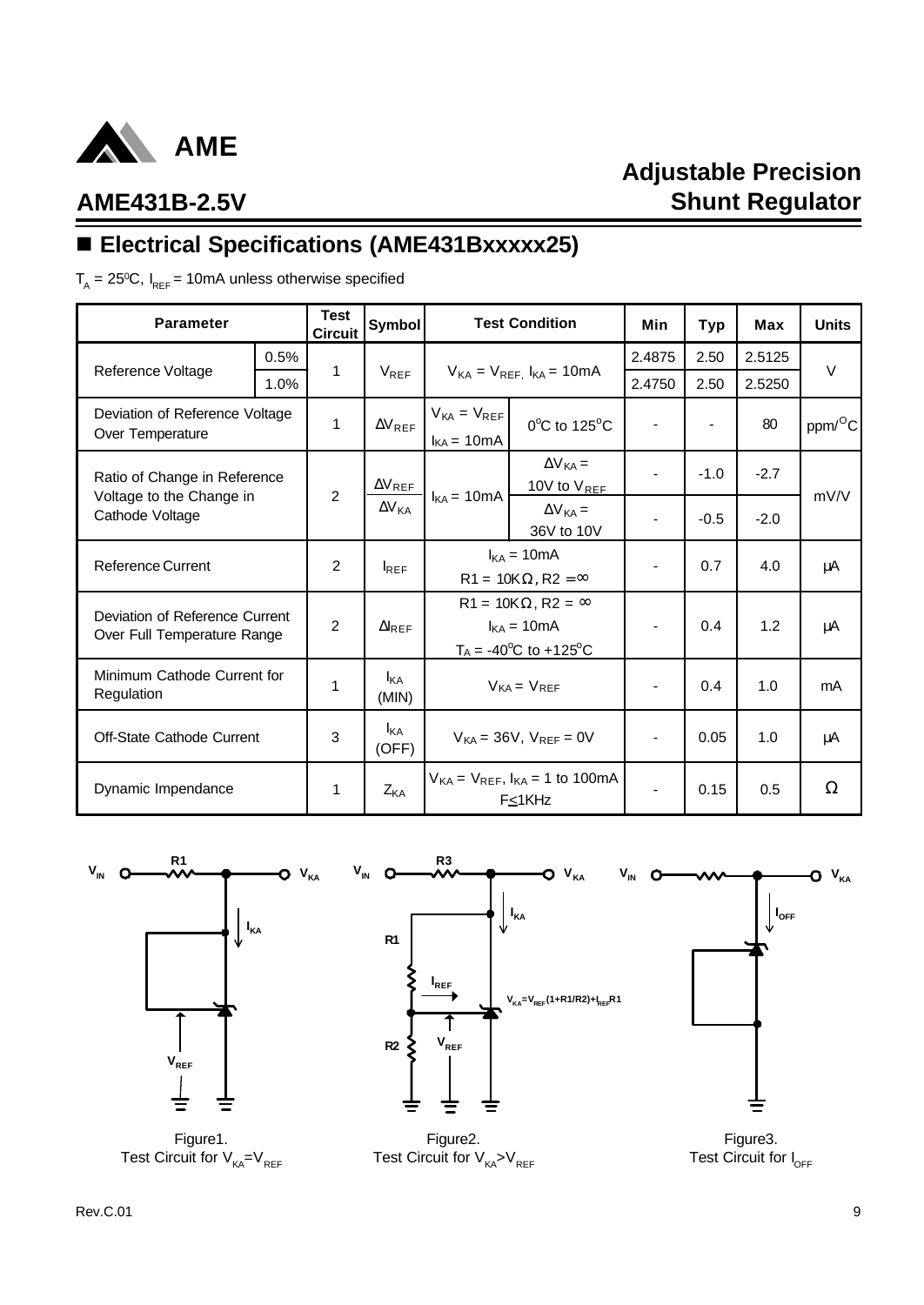





**Adjustable Precision AME431B-2.5V Shunt Regulator**



Reference Current vs. Temperature **Reference Voltage vs. Cathode Current** 







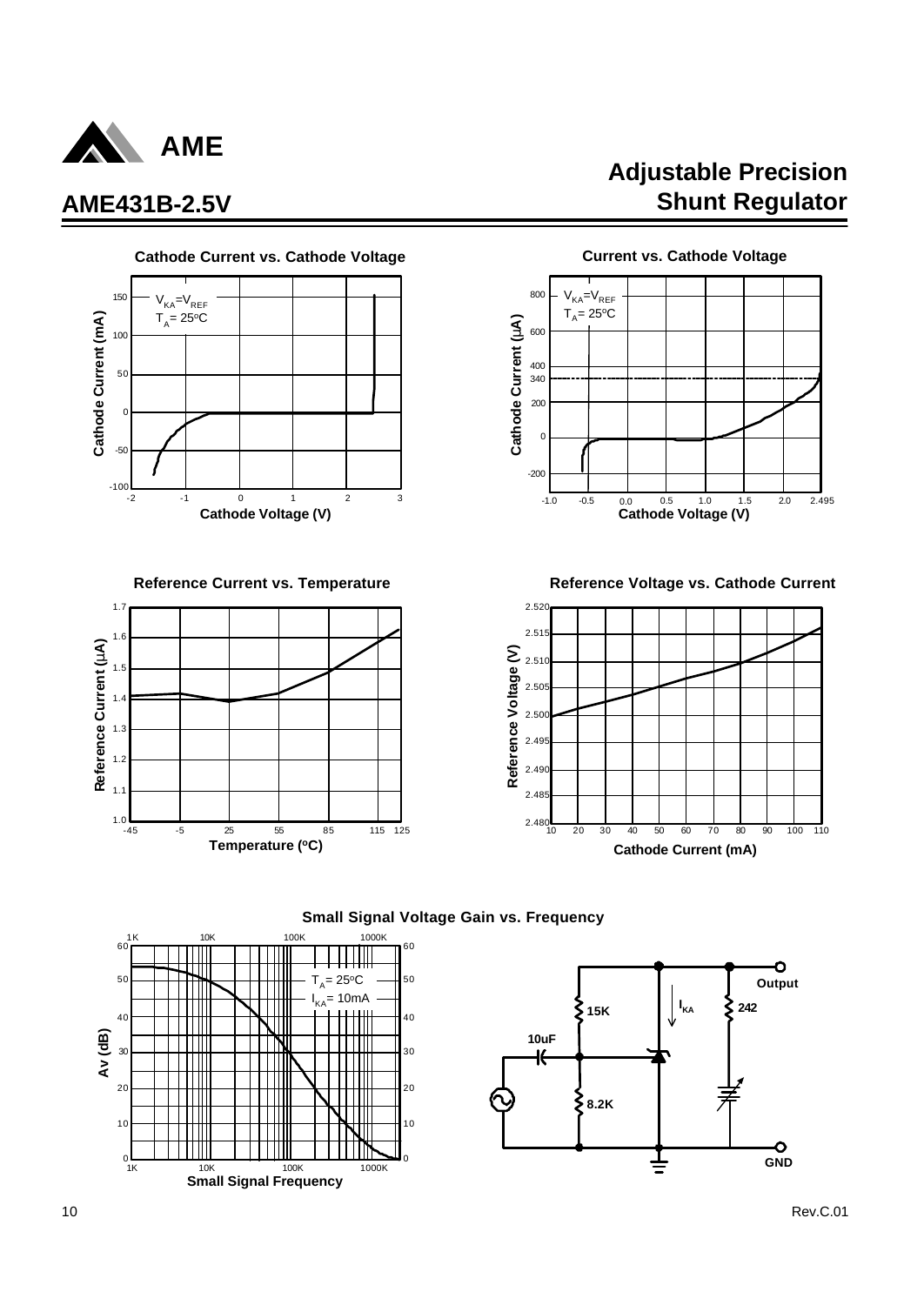

# **Adjustable Precision Shunt Regulator**



#### **Stability Boundary Conditions vs. Load Capacitance**



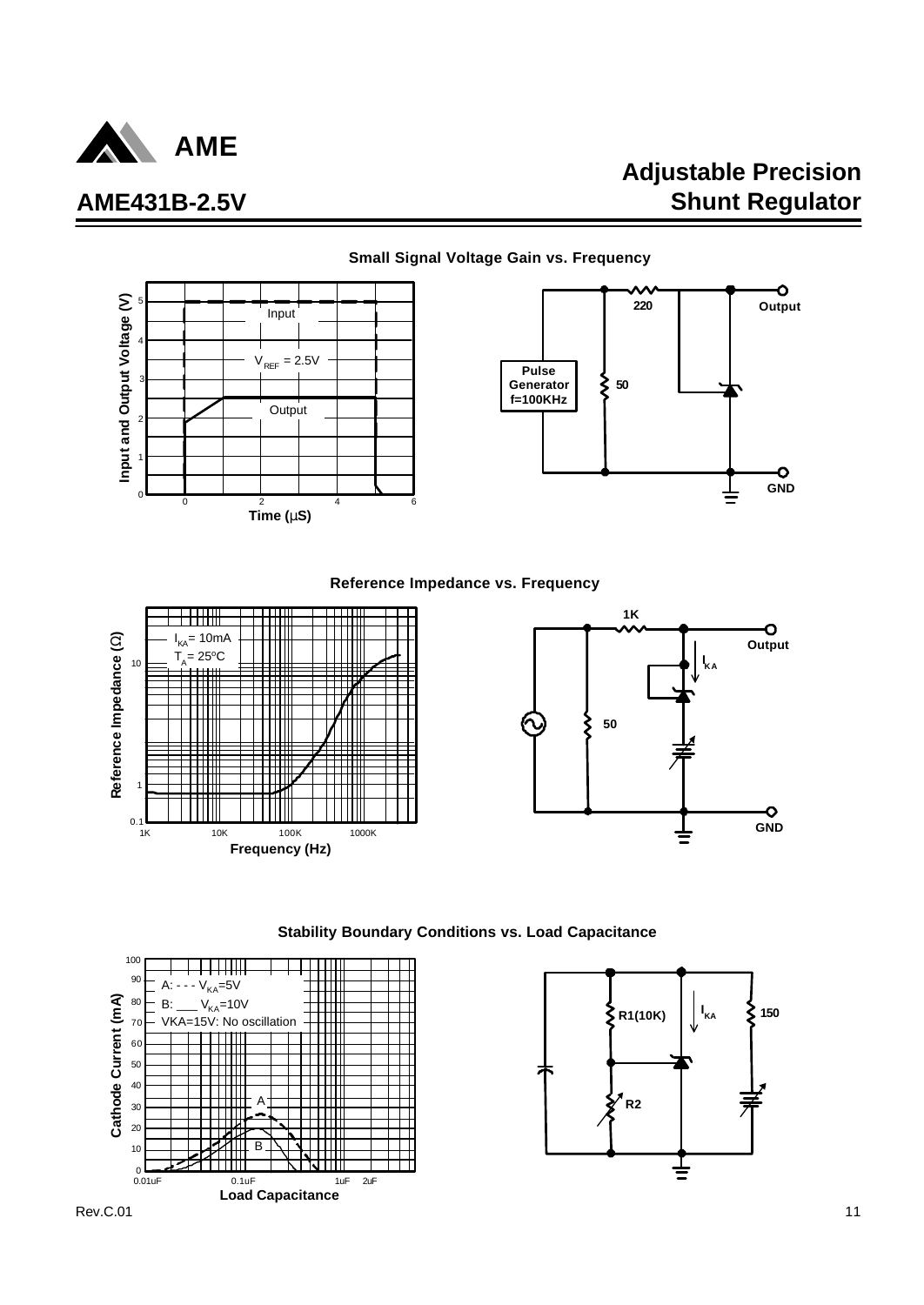







**Impedance vs. Temperature Reference Voltage vs. Temperature** 

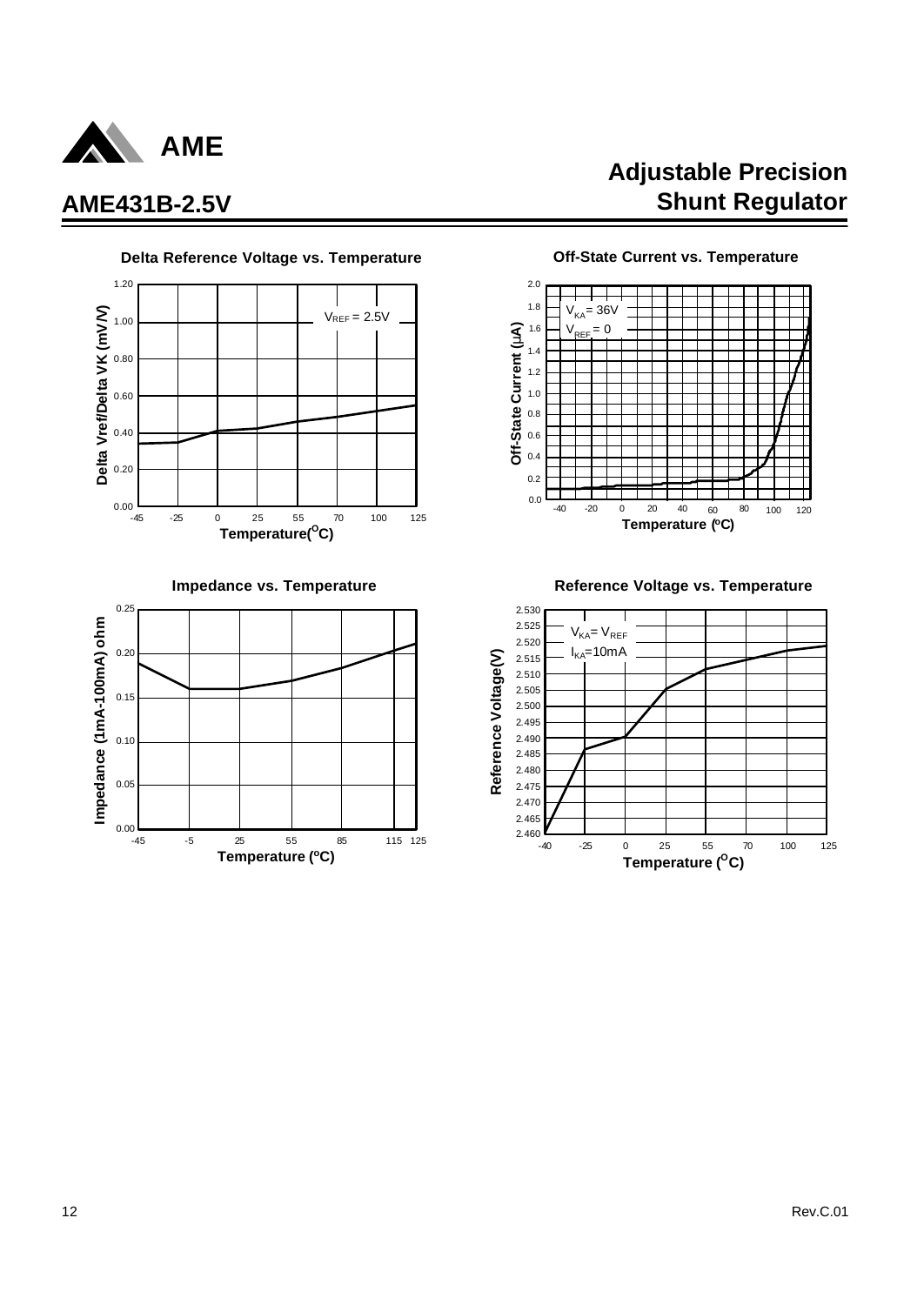

# **Adjustable Precision Shunt Regulator**

## ■ Date Code Rule

|   | <b>Marking</b> |                          |                          | <b>Date Code</b>         | Year |
|---|----------------|--------------------------|--------------------------|--------------------------|------|
| A | A              | A                        | W                        | W                        | xxx0 |
| A | A              | A                        | W                        | $\underline{\mathsf{W}}$ | xxx1 |
| A | A              | Α                        | <u>W</u>                 | W                        | xxx2 |
| A | A              | A                        | $\underline{\mathsf{W}}$ | $\underline{\mathsf{W}}$ | xxx3 |
| A | A              | <u>A</u>                 | W                        | W                        | xxx4 |
| A | A              | $\underline{\mathsf{A}}$ | W                        | $\underline{\mathsf{W}}$ | xxx5 |
| A | A              | <u>A</u>                 | $\underline{\mathsf{W}}$ | W                        | xxx6 |
| A | A              | <u>A</u>                 | $\underline{\mathsf{W}}$ | $\underline{\mathsf{W}}$ | xxx7 |
| A | <u>A</u>       | Α                        | W                        | W                        | xxx8 |
| Α | A              | Α                        | W                        | W                        | xxx9 |

# n **Tape and Reel Dimension**

**SOT-25**



|  |  | Carrier Tape, Number of Components Per Reel and Reel Size |  |  |  |
|--|--|-----------------------------------------------------------|--|--|--|
|--|--|-----------------------------------------------------------|--|--|--|

| Package | <b>Carrier Width (W)</b> | Pitch (P)      | <b>Part Per Full Reel</b> | <b>Reel Size</b> |
|---------|--------------------------|----------------|---------------------------|------------------|
| SOT-25  | $8.0 + 0.1$ mm           | $4.0 + 0.1$ mm | 3000pcs                   | $180±1$ mm       |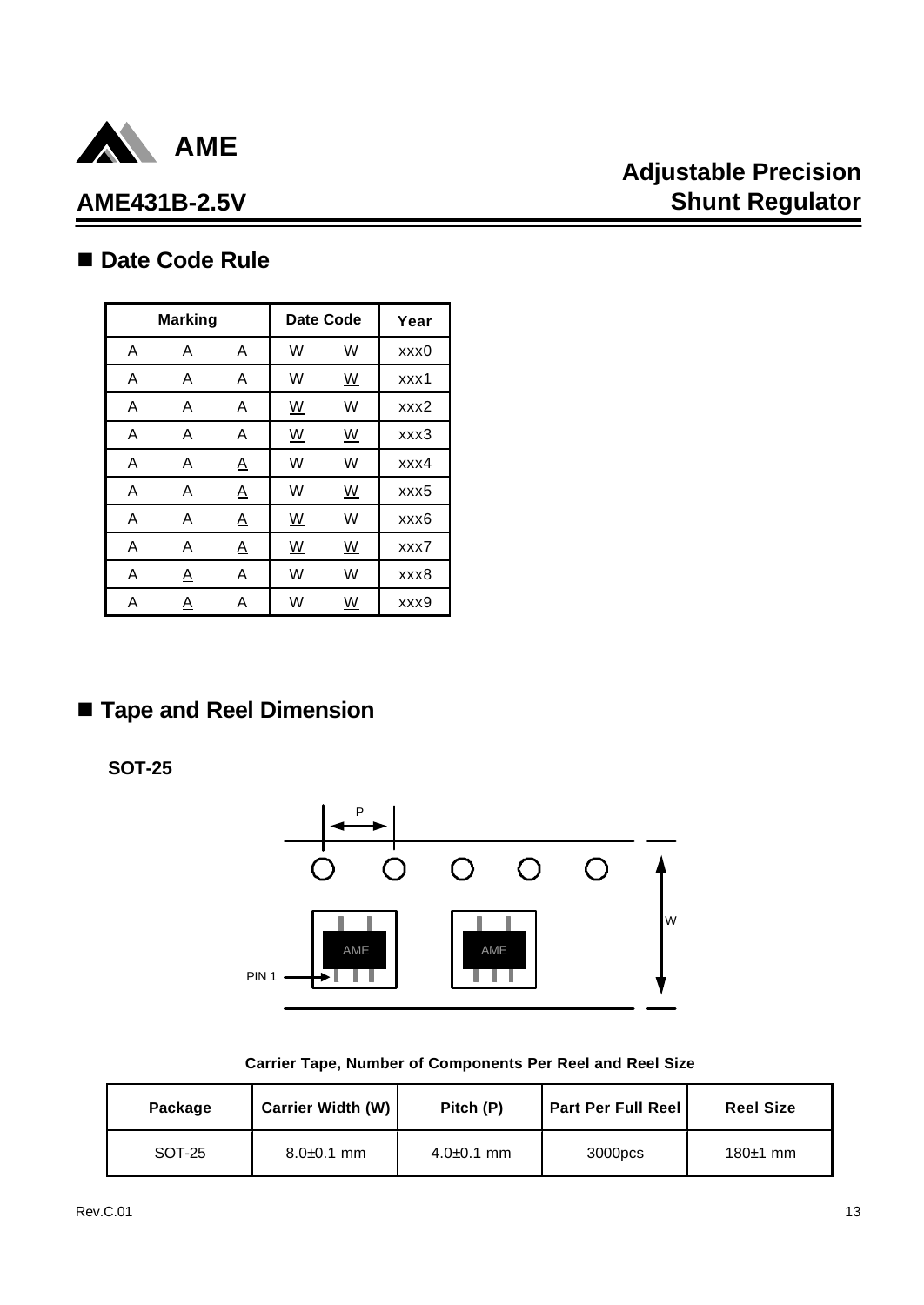

## n **Tape and Reel Dimension**

**TSOT-25**



#### **Carrier Tape, Number of Components Per Reel and Reel Size**

| Package | Carrier Width (W) | Pitch (P)      | <b>Part Per Full Reel</b> | <b>Reel Size</b> |
|---------|-------------------|----------------|---------------------------|------------------|
| TSOT-25 | $8.0 + 0.1$ mm    | $4.0 + 0.1$ mm | 3000pcs                   | 180 $\pm$ 1 mm   |

**SOT-89**



#### **Carrier Tape, Number of Components Per Reel and Reel Size**

| Package | Carrier Width (W) | Pitch (P)      | <b>Part Per Full Reel</b> | <b>Reel Size</b> |
|---------|-------------------|----------------|---------------------------|------------------|
| SOT-89  | $12.0 + 0.1$ mm   | $4.0 + 0.1$ mm | 1000 <sub>DCS</sub>       | $180±1$ mm       |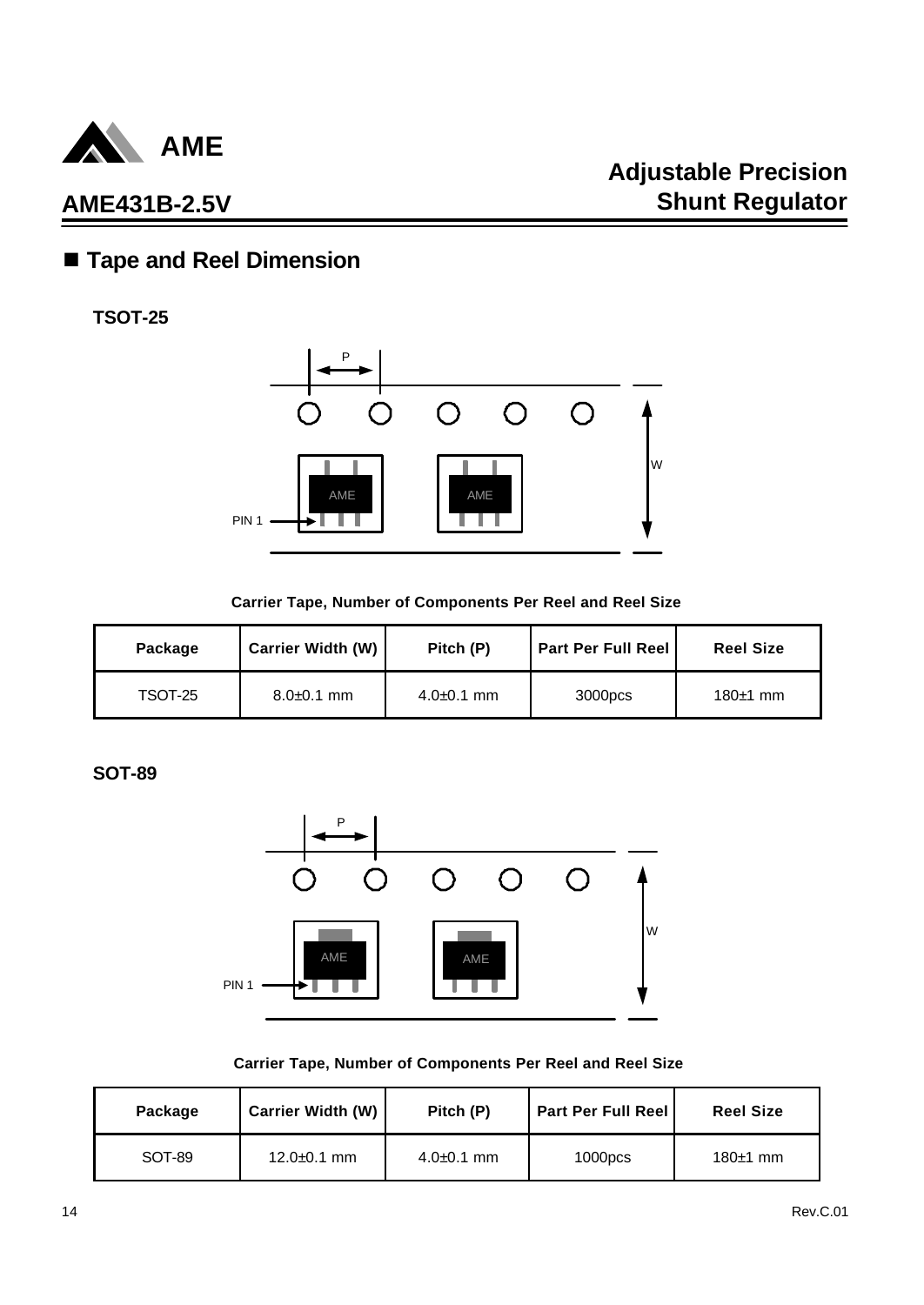

# n **Tape and Reel Dimension**

**SOT-23**



#### **Carrier Tape, Number of Components Per Reel and Reel Size**

| Package | <b>Carrier Width (W)</b> | Pitch (P)      | <b>Part Per Full Reel</b> | <b>Reel Size</b> |
|---------|--------------------------|----------------|---------------------------|------------------|
| SOT-23  | $8.0\pm 0.1$ mm          | $4.0 + 0.1$ mm | 3000pcs                   | 180 $\pm$ 1 mm   |

**TSOT-23**



#### **Carrier Tape, Number of Components Per Reel and Reel Size**

| Package | <b>Carrier Width (W)</b> | Pitch (P)      | <b>Part Per Full Reel</b> | <b>Reel Size</b> |
|---------|--------------------------|----------------|---------------------------|------------------|
| TSOT-23 | $8.0\pm 0.1$ mm          | $4.0 + 0.1$ mm | 3000pcs                   | $180±1$ mm       |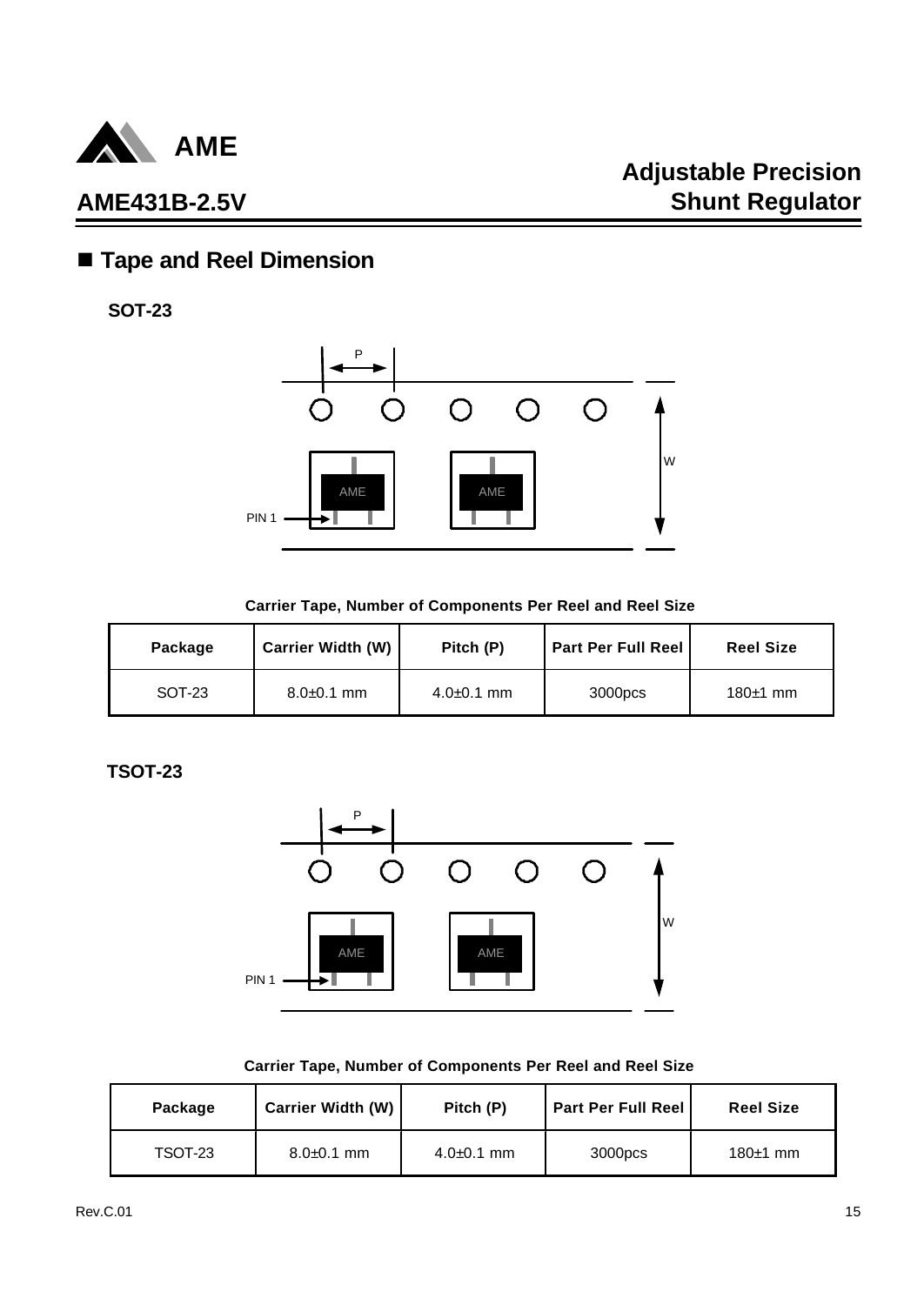

## n **Tape and Reel Dimension**

**SOP-8**



#### **Carrier Tape, Number of Components Per Reel and Reel Size**

| Package | <b>Carrier Width (W)</b> | Pitch (P)      | <b>Part Per Full Reel</b> | <b>Reel Size</b> |
|---------|--------------------------|----------------|---------------------------|------------------|
| SOP-8   | $12.0 \pm 0.1$ mm        | $4.0 + 0.1$ mm | 2500pcs                   | $330±1$ mm       |

### **TO-92-3**



#### **Carrier Tape, Number of Components Per Reel and Reel Size**

| Package | Carrier Width (W)          | Pitch (P)         | <b>Part Per Full Reel</b> | <b>Reel Size</b> |
|---------|----------------------------|-------------------|---------------------------|------------------|
| TO-92-3 | $18.0^{+1.0}_{-0.5}$<br>mm | $12.7 \pm 0.2$ mm | 2000 <sub>DCS</sub>       | N/A              |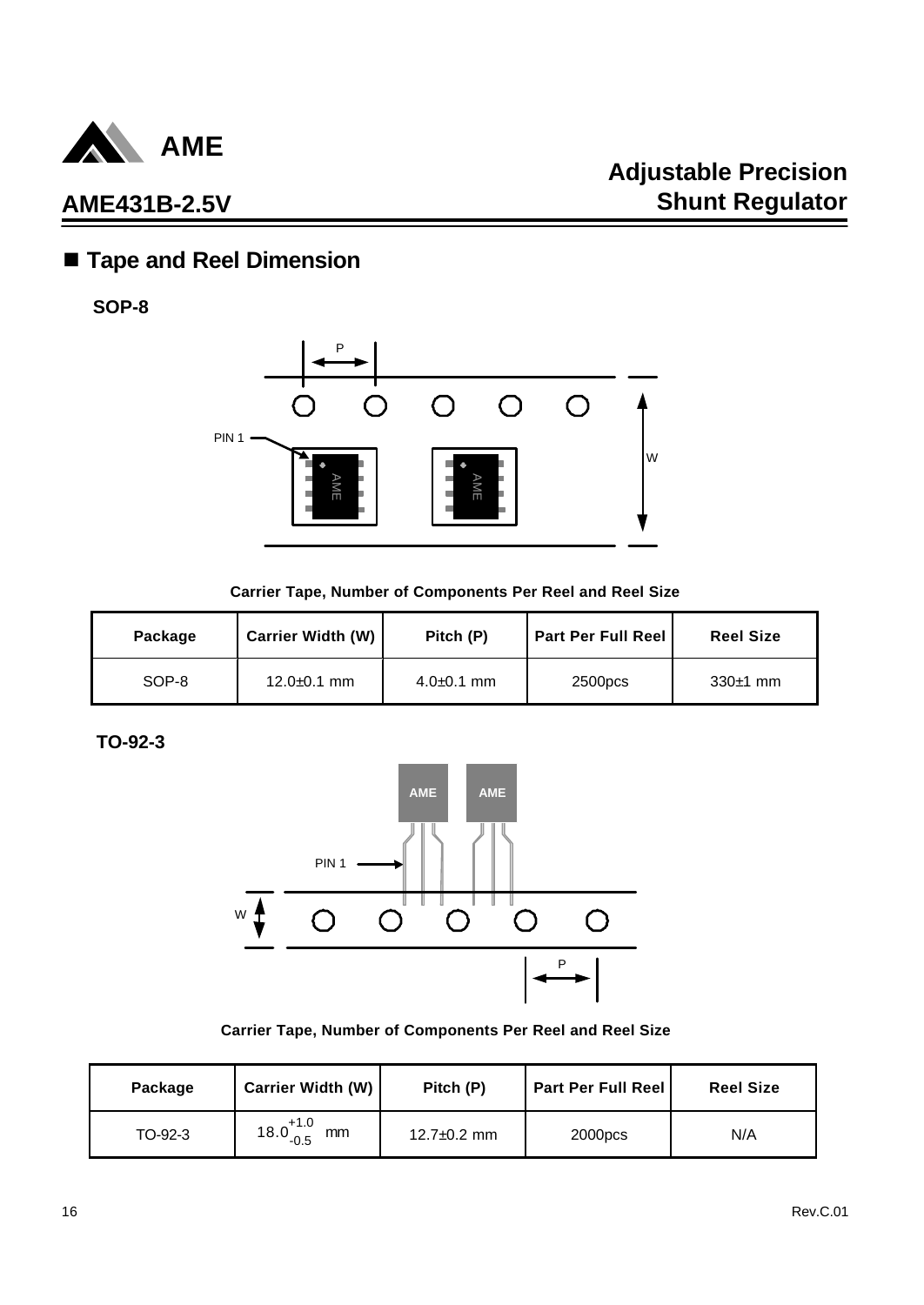

b

# **Adjustable Precision Shunt Regulator**

## n **Package Dimension**

### **TO-92-3 (bulk pack)**

**Top View**







| <b>SYMBOLS</b> |            | <b>MILLIMETERS</b> | <b>INCHES</b> |            |
|----------------|------------|--------------------|---------------|------------|
|                | <b>MIN</b> | <b>MAX</b>         | <b>MIN</b>    | <b>MAX</b> |
| A              | 2.80       | 4.95               | 0.1102        | 0.1949     |
| b              | $0.40$ REF |                    | 0.0157REF     |            |
| Е              | 3.94REF    |                    | 0.1551REF     |            |
| е              |            | 2.54REF            | 0.1000REF     |            |
| e <sub>1</sub> |            | 1.27REF            | 0.0500REF     |            |
| L              | 12.70      | 15.49              | 0.5000        | 0.6098     |
| R              | 2.29       |                    | 0.0902        |            |
| w              | 0.35       | 0.76               | 0.0138        | 0.0299     |
| ח              | 3.80       | 4.95               | 0.1496        | 0.1949     |

Notes:

1. Package outline exclusive of any mold flashes dimension.

2. Package outline exclusive of burr dimension.

3. Lead pitch=2.54mm is bulk pack.

4. Lead pitch=5.08mm is tape pack.

**TO-92-3 (tape pack)**



| <b>SYMBOLS</b> | <b>MILLIMETERS</b> |            | <b>INCHES</b> |            |
|----------------|--------------------|------------|---------------|------------|
|                | <b>MIN</b>         | <b>MAX</b> | <b>MIN</b>    | <b>MAX</b> |
| A              | 2.80               | 4.95       | 0.1102        | 0.1949     |
| b              | $0.40$ REF         |            | 0.0157REF     |            |
| Е              | 2.40               | 3.94       | 0.0945        | 0.1551     |
| е              | 5.08REF            |            | $0.2$ REF     |            |
| e1             |                    | 2.54REF    | $0.1$ REF     |            |
| L              | 12.70              | 15.49      | 0.5000        | 0.6098     |
| R              | 2.00               |            | 0.0787        |            |
| W              | 0.35               | 0.76       | 0.0138        | 0.0299     |
| ח              | 3.80               | 4.95       | 0.1496        | 0.1949     |

Notes:

1. Package outline exclusive of any mold flashes.

2. Package outline exclusive of burr dimension.

3. Lead pitch=2.54mm is bulk pack. 4. Lead pitch=5.08mm is tape pack.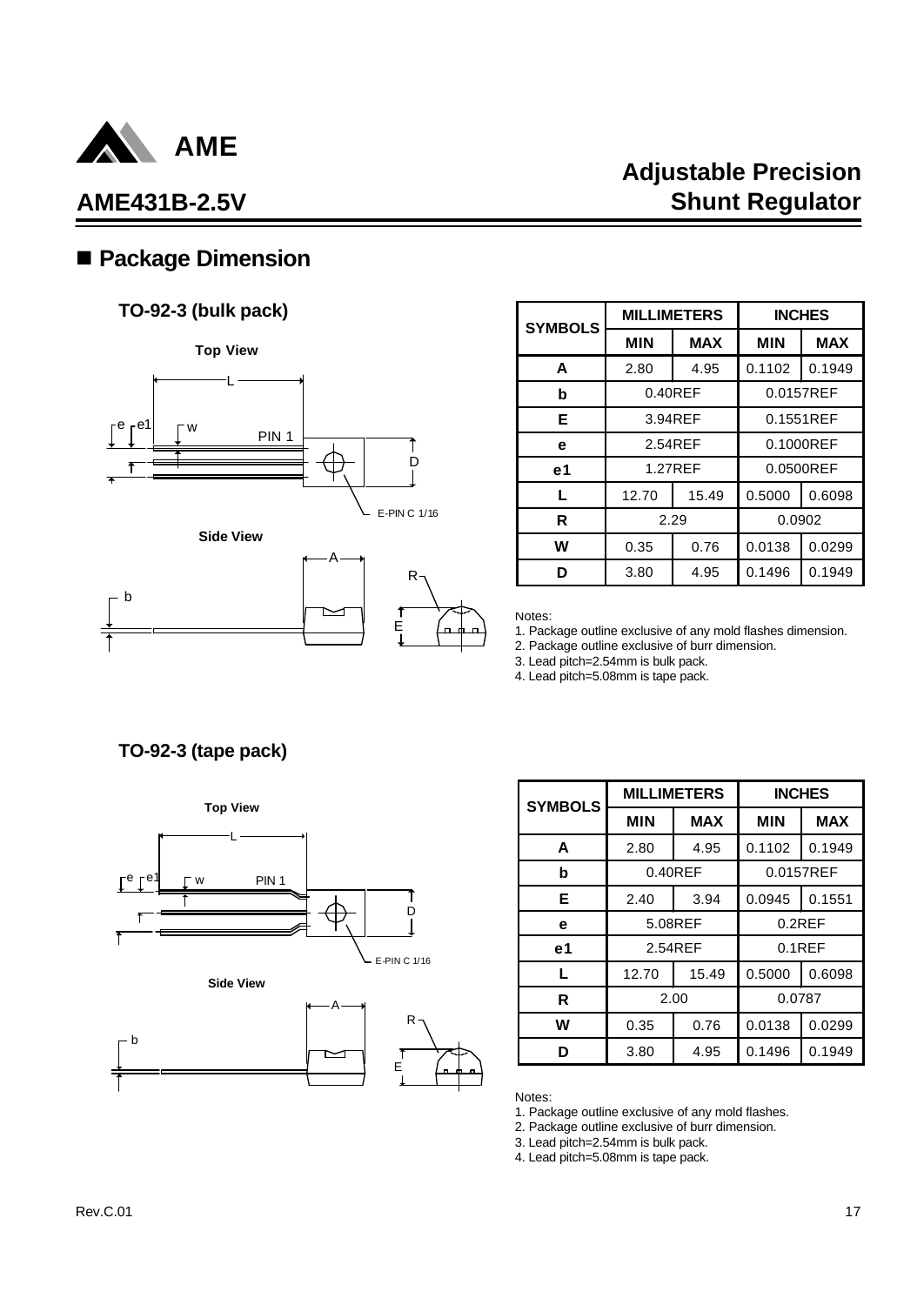

# n **Package Dimension**

### **SOT-23**





| <b>SYMBOLS</b> | <b>MILLIMETERS</b> |              | <b>INCHES</b> |              |
|----------------|--------------------|--------------|---------------|--------------|
|                | <b>MIN</b>         | <b>MAX</b>   | <b>MIN</b>    | <b>MAX</b>   |
| A              | 1.00               | 1.40         | 0.0394        | 0.0551       |
| A <sub>1</sub> | 0.00               | 0.15         | 0.0000        | 0.0059       |
| b              | 0.35               | 0.50         | 0.0138        | 0.0197       |
| D              | 2.70               | 3.10         | 0.1063        | 0.1220       |
| Е              | 1.40               | 1.80         | 0.0551        | 0.0709       |
| e              |                    | 1.90 BSC     |               | 0.0748 BSC   |
| н              | 2.40               | 3.00         | 0.09449       | 0.11811      |
| L              | 0.35BSC            |              |               | 0.0138BSC    |
| g1             | n°                 | $10^{\circ}$ | $0^{\circ}$   | $10^{\circ}$ |

b Aاچ **Front View**

### **TSOT-23**





| <b>SYMBOLS</b> | <b>MILLIMETERS</b> |              | <b>INCHES</b> |              |
|----------------|--------------------|--------------|---------------|--------------|
|                | <b>MIN</b>         | <b>MAX</b>   | <b>MIN</b>    | <b>MAX</b>   |
| $A+A_1$        | 0.80               | 1.30         | 0.0315        | 0.0512       |
| b              | 0.35               | 0.50         | 0.0138        | 0.0197       |
| D              | 2.70               | 3.10         | 0.1063        | 0.1220       |
| Е              | 1.20               | 1.80         | 0.0472        | 0.0709       |
| е              |                    | 1.90 BSC     |               | 0.0748 BSC   |
| н              | 2.40               | 3.00         | 0.09449       | 0.11811      |
| L              | 0.35BSC            |              |               | 0.0138BSC    |
| q1             | 0°                 | $10^{\circ}$ | $0^{\circ}$   | $10^{\circ}$ |

**Front View**

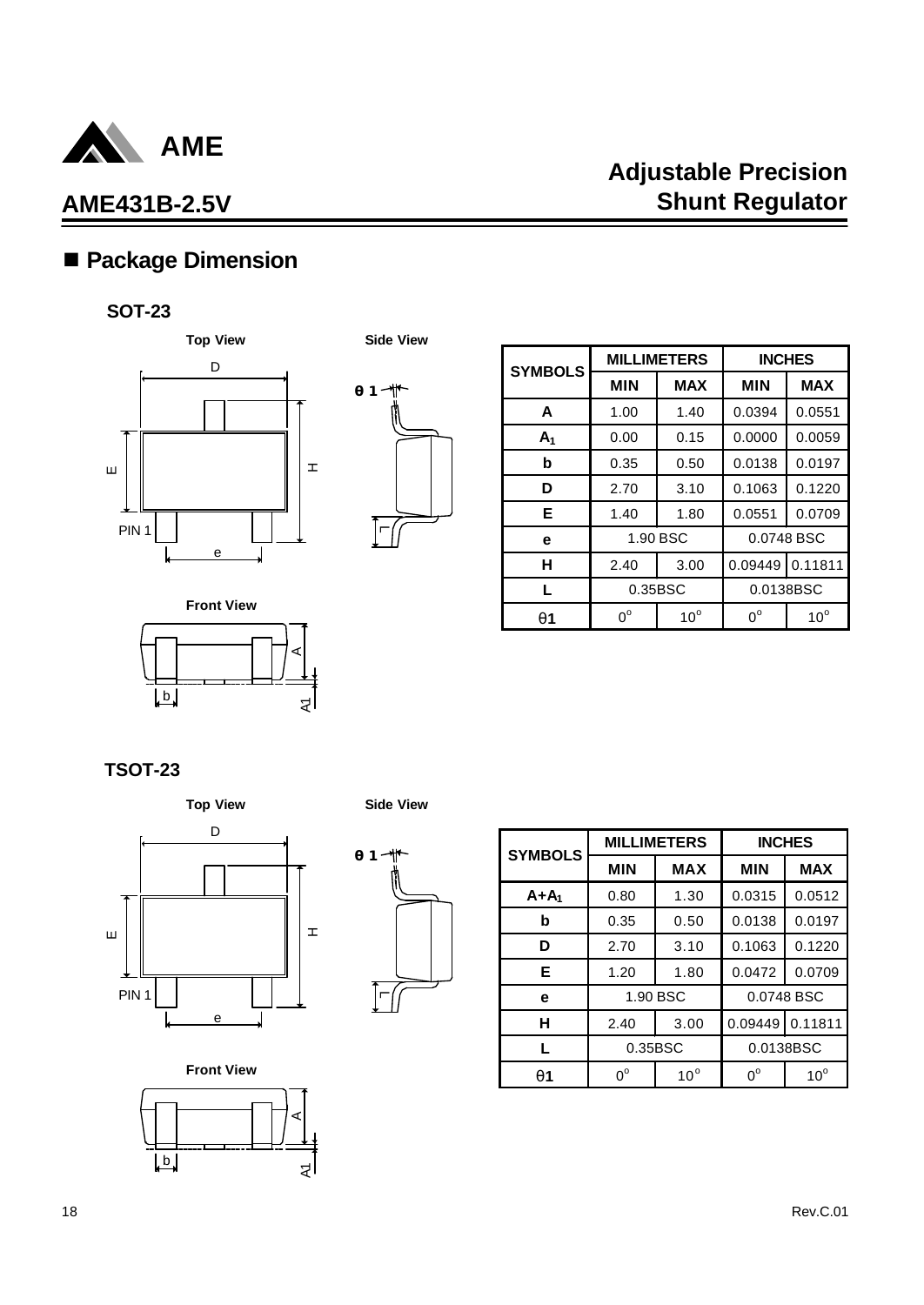

# **Adjustable Precision Shunt Regulator**

# n **Package Dimension**

### **SOT-89**



C 3' 10'

**Side View**

**Bottom View**







| <b>SYMBOLS</b> |            | <b>MILLIMETERS</b> |            | <b>INCHES</b> |
|----------------|------------|--------------------|------------|---------------|
|                | <b>MIN</b> | <b>MAX</b>         | <b>MIN</b> | <b>MAX</b>    |
| A              | 1.39       | 1.60               | 0.05472    | 0.06299       |
| A <sub>1</sub> |            | $0.8$ REF          |            | 0.03150 REF   |
| C              | 0.35       | 0.44               | 0.01378    | 0.01732       |
| D              | 4.39       | 4.60               | 0.17283    | 0.18110       |
| $D_1$          | 1.35       | 1.83               | 0.05315    | 0.07205       |
| Е              | 2.28       | 2.60               | 0.08976    | 0.10236       |
|                | 0.36       | 0.56               | 0.01417    | 0.02204       |
| е              | 3.00 REF   |                    |            | 0.11811 REF   |
| н              |            | 0.70 REF           |            | 0.02756 REF   |
| S <sub>1</sub> | 1.50 REF   |                    |            | 0.05906 REF   |
| E <sub>2</sub> | 2.05       | 2.60               | 0.08071    | 0.10236       |
| D <sub>2</sub> | 1.50       | 1.85               | 0.05905    | 0.07283       |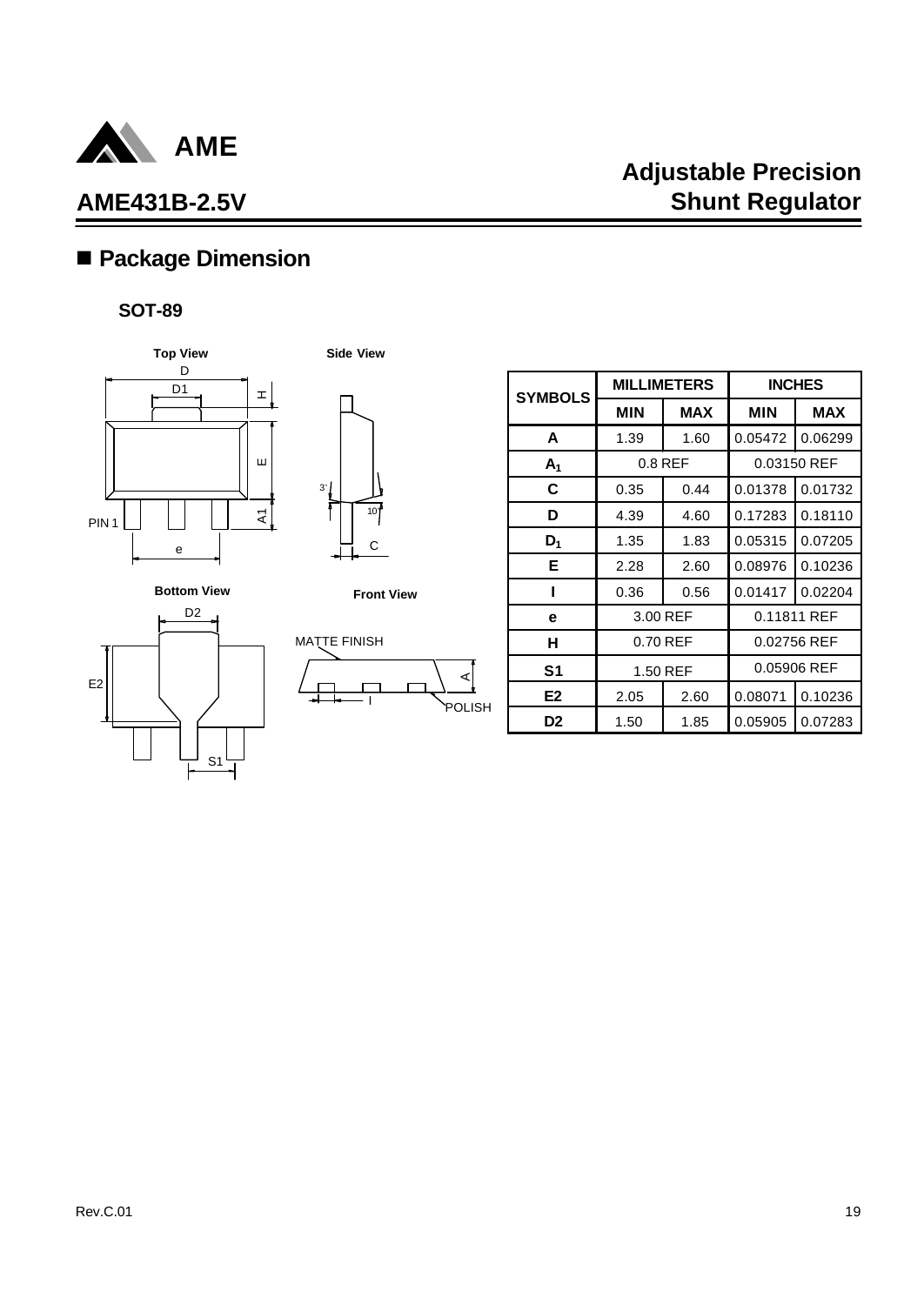

# n **Package Dimension**

### **SOP-8**









| <b>SYMBOLS</b> |             | <b>MILLIMETERS</b> | <b>INCHES</b> |             |
|----------------|-------------|--------------------|---------------|-------------|
|                | <b>MIN</b>  | <b>MAX</b>         | <b>MIN</b>    | <b>MAX</b>  |
| A              | 1.35        | 1.75               | 0.05315       | 0.0689      |
| A <sub>1</sub> | 0.10        | 0.30               | 0.00394       | 0.01181     |
| A2             |             | 1.473 REF          |               | 0.05799 REF |
| в              | 0.33        | 0.51               | 0.01299       | 0.02008     |
| С              | 0.19        | 0.25               | 0.00748       | 0.00984     |
| D              | 4.80        | 5.33               | 0.18898       | 0.20984     |
| Е              | 3.80        | 4.00               | 0.14961       | 0.15748     |
| е              |             | 1.27 BSC           |               | 0.05000 BSC |
| L              | 0.40        | 1.27               | 0.01575       | 0.05000     |
| н              | 5.80        | 6.30               | 0.22835       | 0.24803     |
| у              |             | 0.10               |               | 0.00394     |
| q              | $0^{\circ}$ | $8^{\circ}$        | $0^{\circ}$   | $8^{\circ}$ |

**SOT-25**





**Front View**

b

্ব<br>ব

A



| <b>SYMBOLS</b> |             | <b>MILLIMETERS</b> |             | <b>INCHES</b> |  |
|----------------|-------------|--------------------|-------------|---------------|--|
|                | <b>MIN</b>  | <b>MAX</b>         | <b>MIN</b>  | <b>MAX</b>    |  |
| A              |             | 1.20REF            |             | 0.0472REF     |  |
| A <sub>1</sub> | 0.00        | 0.15               | 0.0000      | 0.0059        |  |
| b              | 0.30        | 0.55               | 0.0118      | 0.0217        |  |
| D              | 2.70        | 3.10               | 0.1063      | 0.1220        |  |
| Е              | 1.40        | 1.80               | 0.0551      | 0.0709        |  |
| е              |             | 1.90 BSC           | 0.07480 BSC |               |  |
| н              | 2.60        | 3.00               | 0.10236     | 0.11811       |  |
| L              |             | 0.37BSC            |             | 0.0146BSC     |  |
| q1             | $0^{\circ}$ | $10^{\circ}$       | $0^{\circ}$ | $10^{\circ}$  |  |
| S <sub>1</sub> |             | 0.95BSC            |             | 0.0374BSC     |  |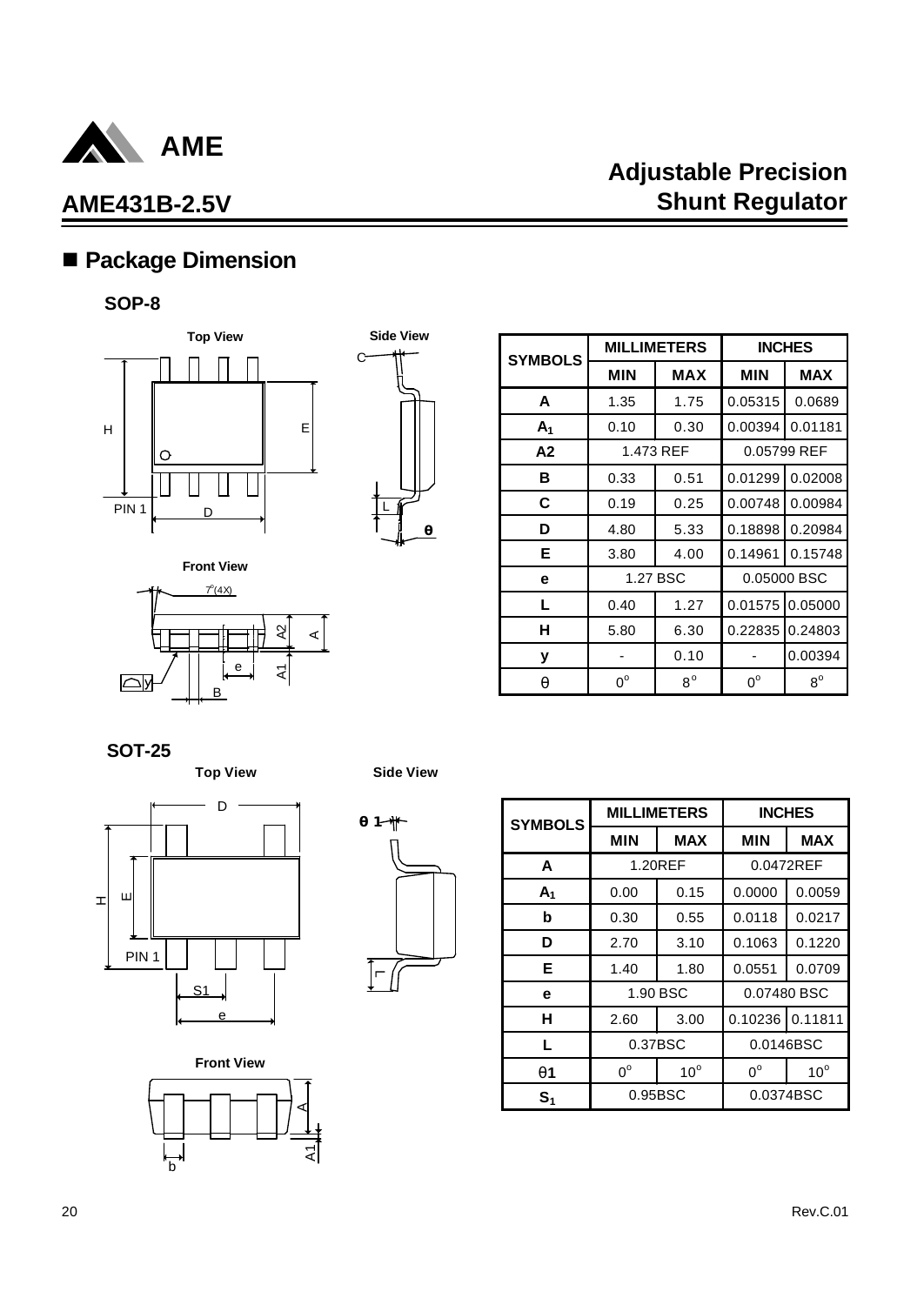

# **Adjustable Precision Shunt Regulator**

# n **Package Dimension**

### **TSOT-25**





| <b>SYMBOLS</b> | <b>MILLIMETERS</b> |              | <b>INCHES</b> |              |
|----------------|--------------------|--------------|---------------|--------------|
|                | <b>MIN</b>         | <b>MAX</b>   | <b>MIN</b>    | <b>MAX</b>   |
| $A+A_1$        | 0.90               | 1.25         | 0.0354        | 0.0492       |
| b              | 0.30               | 0.50         | 0.0118        | 0.0197       |
| D              | 2.70               | 3.10         | 0.1063        | 0.1220       |
| Е              | 1.40               | 1.80         | 0.0551        | 0.0709       |
| е              | 1.90 BSC           |              | 0.07480 BSC   |              |
| н              | 2.40               | 3.00         | 0.09449       | 0.11811      |
| L              | 0.35BSC            |              | 0.0138BSC     |              |
| <b>q</b> 1     | $0^{\circ}$        | $10^{\circ}$ | $0^{\circ}$   | $10^{\circ}$ |
| $\mathbf{S}_1$ | 0.95BSC            |              | 0.0374BSC     |              |

**Front View**